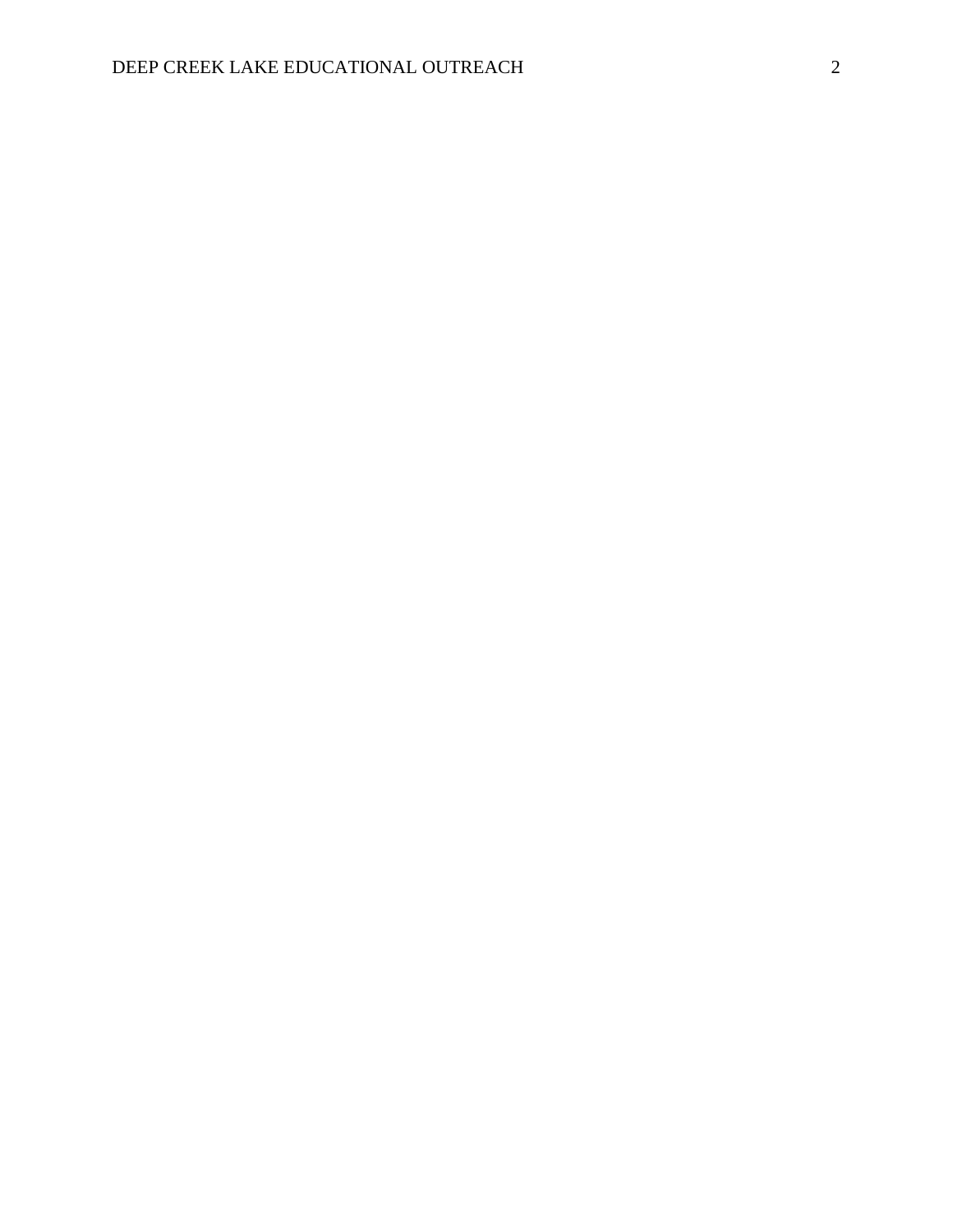#### **Executive Summary**

This project examined the opportunities for civic engagement at Deep Creek Lake, Maryland's largest inland lake, in Garrett County. Many private and governmental organizations support environmental citizen science and crowd-sourced data collection. These volunteer technical programs support various scientific and professional conservation projects of the ecosystem around Deep Creek Lake. The projects are for all ages, from school-aged children to senior citizens, and range from conservation information collection to advanced methods of training. The training includes an educational presentation on sampling methods for various environmental, physical and chemical characteristics; wildlife identification; and proper documentation. Projects and programs evaluated for citizen science included efforts at Lake George, Minneapolis Chain Lakes in Minnesota, Lake Tahoe in California, and Lake Michigan in Michigan and Indiana. The funding levels vary based on the complexity of the project or program selected. The research identified multiple potential governmental and nongovernmental funding opportunities for various levels of environmental education.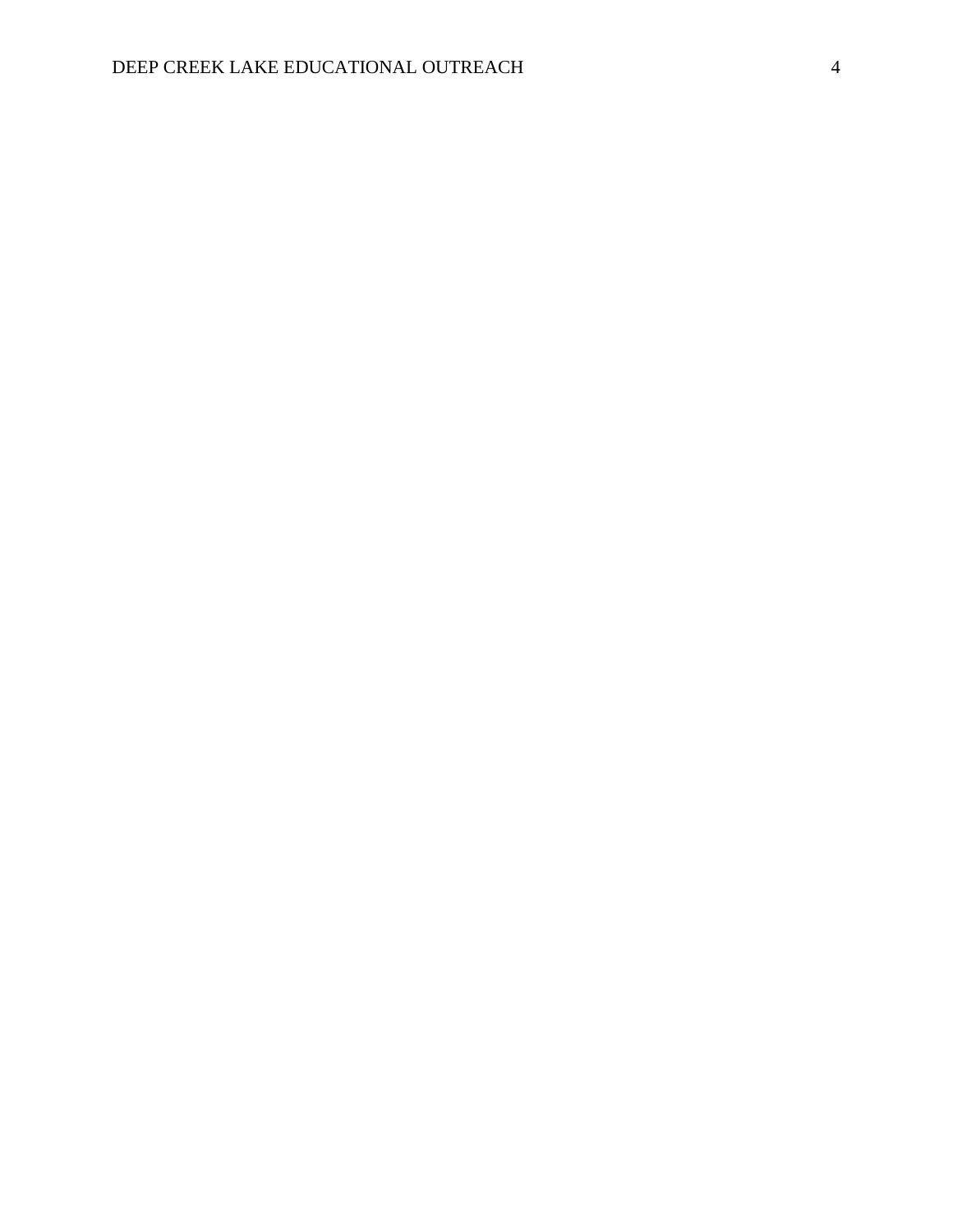# **Deep Creek Lake, Maryland Citizen Science and Crowd-Sourced Data Educational Outreach Programs**

Deep Creek Lake is the largest freshwater lake in Maryland covering 3,900 acres of space and 65 miles of shoreline. The lake is manmade and was created for hydroelectric power by the damming of Deep Creek. It has an average depth of 25 feet and a maximum depth of 75 feet and serves the community as a spot for tourism, boating, fishing, kayaking, swimming and other water sports (Garrett County Chamber of Commerce, n.d.). Deep Creek Lake State Park covers 1,800 acres and adjoins Deep Creek Lake Natural Resource Management Area, also administered by the MD Department of Natural Resources (DNR) – both are also home to swimming, hiking and biking, camping and educational events (Maryland Department of Natural Resources, n.d.). As both tourism and development in the area grows, protecting the lake's water quality and natural resources is important. Environmental education and outreach can be a vital tool to help achieve this goal.

Environmental education and outreach allows individuals to explore environmental issues, engage in problem solving and act to improve the environment. It allows people to develop a better understanding of issues in the environment and gives them skills to make better and more informed decisions. A successful environmental education program should include 1.) Awareness of the environment and its challenges 2.) Knowledge that provides an understanding of the environment and its problems 3.) Concern for the environment and a desire to improve it 4.) Skills to recognize and help to solve environmental problems 5.) Participation in activities that will result in the resolution of environmental problems (US Environmental Protection Agency, 2018). Environmental education and outreach programs can be important tools to inform people how the choices they make impact the environment and can lead to changes in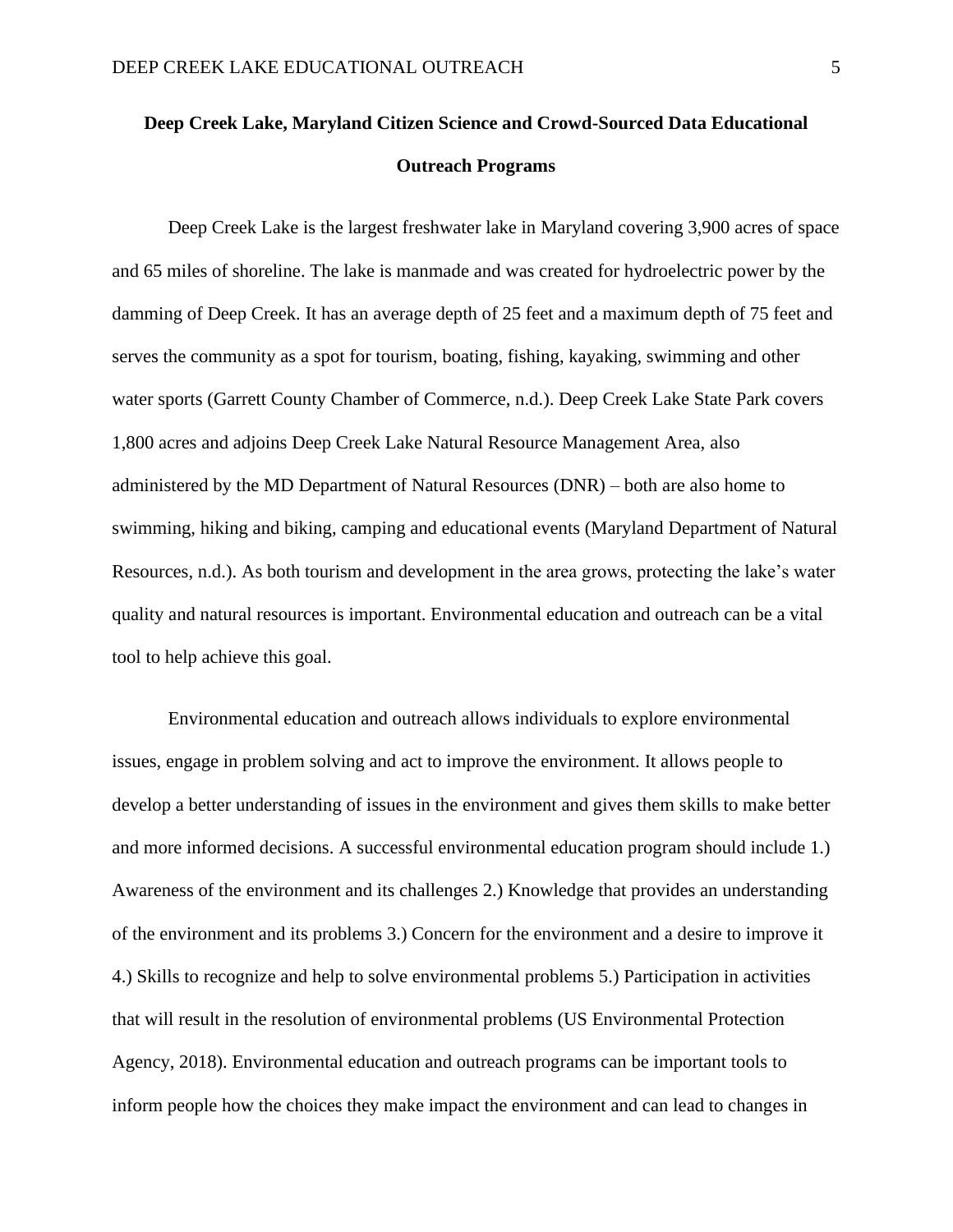individual behaviors and lifestyles that improve the environment. Connections should be made on why the issue should matter to the individual and expressed in terms and concepts that are easily understood.

Currently, the Deep Creek Lake area has several environmental education topics that are applicable to visitors and users of the lake. Most notably, water quality issues and invasive species are topics that could benefit greatly from environmental education and outreach to visitors. The lake's water quality varies in response to annual and seasonal cycles in water temperature and mixing as well as changes in inputs from nutrient runoff. For example, as winter snow melts and spring rain begins, stormwater carries pollutants into surface waters like the lake causing increases in sodium and chloride concentrations. This can threaten aquatic life sensitive to salt levels and damage vegetation and soil (MDE, n.d.). Additionally, nitrogen and phosphorus pollution can be introduced from overuse of residential and agricultural fertilizers (Deep Creek Lake Science, 2018). Deep Creek Lake managers also conduct voluntary boat inspections at the Deep Creek Lake State Park boat ramp to prevent introductions of aquatic invasive species (AIS). Other on-going AIS efforts include herbicide treatments to control the invasive aquatic plant species *Hydrilla verticillata* and monitoring the lake for zebra mussels, another AIS of concern. Other important environmental issues for Deep Creek Lake include shoreline stabilization efforts and the creation of fish habitats, including monitoring submerged aquatic vegetation populations (Maryland Department of Natural Resources, 2020).

These topics are all important issues because the lake supports tourism, swimming, boating, fishing, and other recreational activities. Currently, Maryland Park Service staff conduct some environmental education and outreach efforts at the Discovery Center, which provides an educational and interpretive center for the public. Unfortunately, at the time of this report the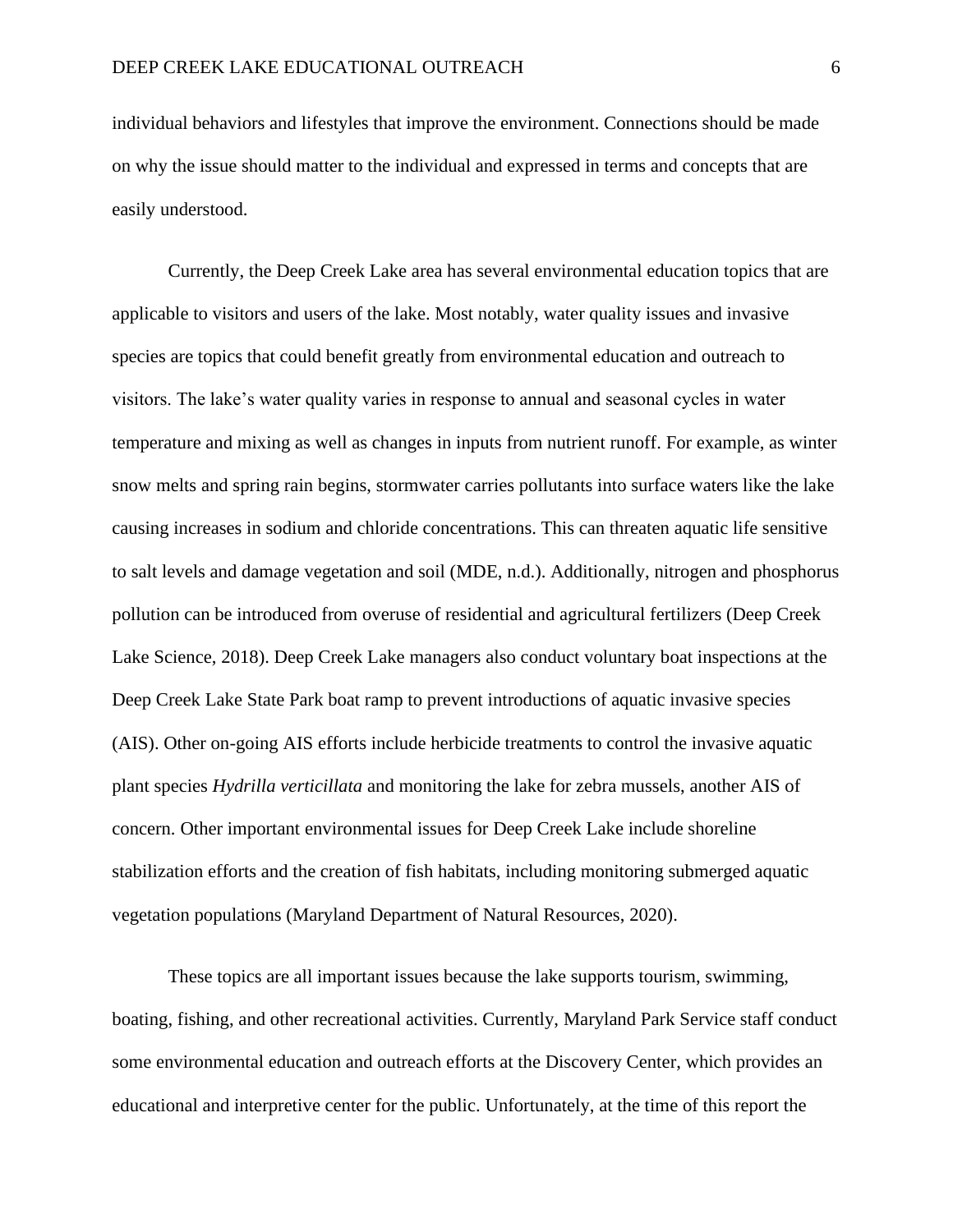Discovery Center was closed for repairs. However, they have held past events including handson science experiments and activities, bird festivals, and field trips for students. The Discovery Center has an aviary which houses birds of prey and a Monarch Butterfly program. Additionally, there are some water quality and other ecological reports available online at the Eyes on the Bay website (Maryland Department of Natural Resources, n.d.). Maryland DNR has an online resource which displays water quality data to the public including dissolved oxygen, nutrient concentration and water temperature (Maryland Department of Natural Resources, 2018). Users can view this data and read the more technical reports, however there is a need to translate the scientific information into a format more easily understood by the public.

There is room for much improvement on environmental education and outreach materials for Deep Creek Lake visitors, both online and in person at various locations around the lake. Possible locations for distributing these materials range from visitor centers located in McHenry and Oakland, Maryland; local businesses including restaurants and boat-rental facilities; summer events, fairs and festivals; the Wisp Resort for winter sports and golfing; nearby state parks including Deep Creek Lake, Swallow Falls, Herrington Manor and New Germany state parks; RV and camper sites including Double G RV Park and Bumble Bee RV Park and Campground; and local vacation rental agencies including Taylor-Made Deep Creek Vacations, Offlake Realty and Rentals, Stillwater Haven, LLC. and Railey Vacations.

In an effort to identify some effective options, this report examines other large freshwater lakes' existing educational outreach programs and materials to determine their applicability for Deep Creek Lake, including materials for beginner, intermediate and advanced audiences. The report also examines funding options including available grants for outreach programs.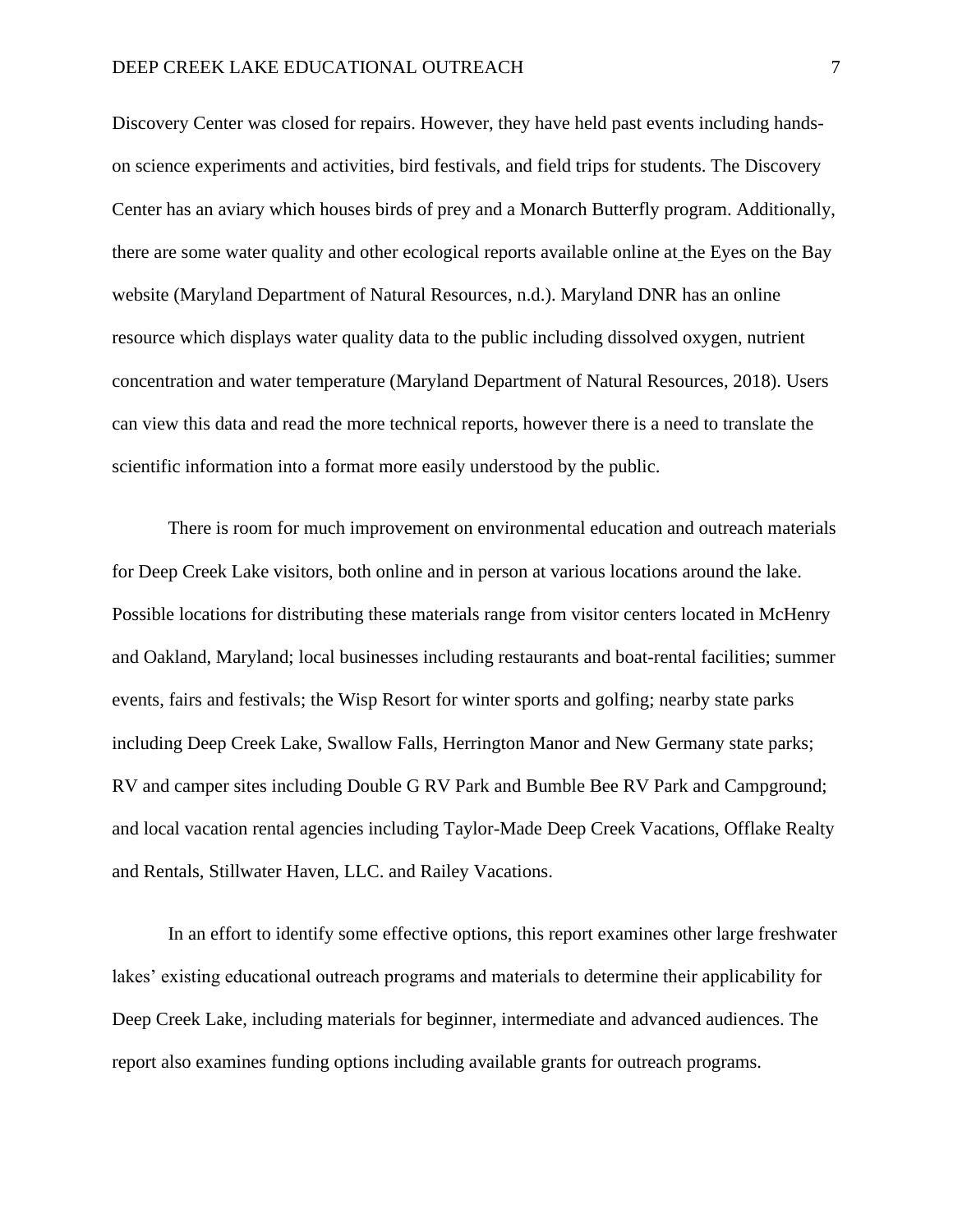#### **Research Methods**

Freshwater lakes that were examined for this report include Lake George in New York, Lake Harriet in Minneapolis Minnesota, the Lake Tahoe Region in California, and Lake Michigan in Michigan and Indiana. Information was obtained through phone calls, emails and online searches. Due to various COVID-19 shutdowns across the country during the research of this report, there was some difficulty reaching some parties directly by phone or email resulting in a large volume of the material to be collected from online searches. Where applicable and available, further information and contacts are provided in the Appendix.

#### **Lake George, New York**

## **Beginner Materials**

The New York Department of Environmental Conservation maintains a webpage with a list of PDFs, printable activities for elementary school-aged children. It has various journaling activities for children to log things that they observe in the wilderness. These range from observations made at different times of the day, as well as engaging all the senses – observing what they see in the environment, what they hear, or what they smell. Several bingo activities give them things to look for or listen to and mark off as they observe them (NY DEC, n.d.b.). These are great activities to help build observational skills in children and develop awareness of their surroundings. There are also similar activities but designed for going on a hike. This helps encourage exercise, rather than remaining in a single location for the activity.

They also have a large selection of informational sheets that can be printed out. These are great for children who learn better by absorbing information. There are sheets that inform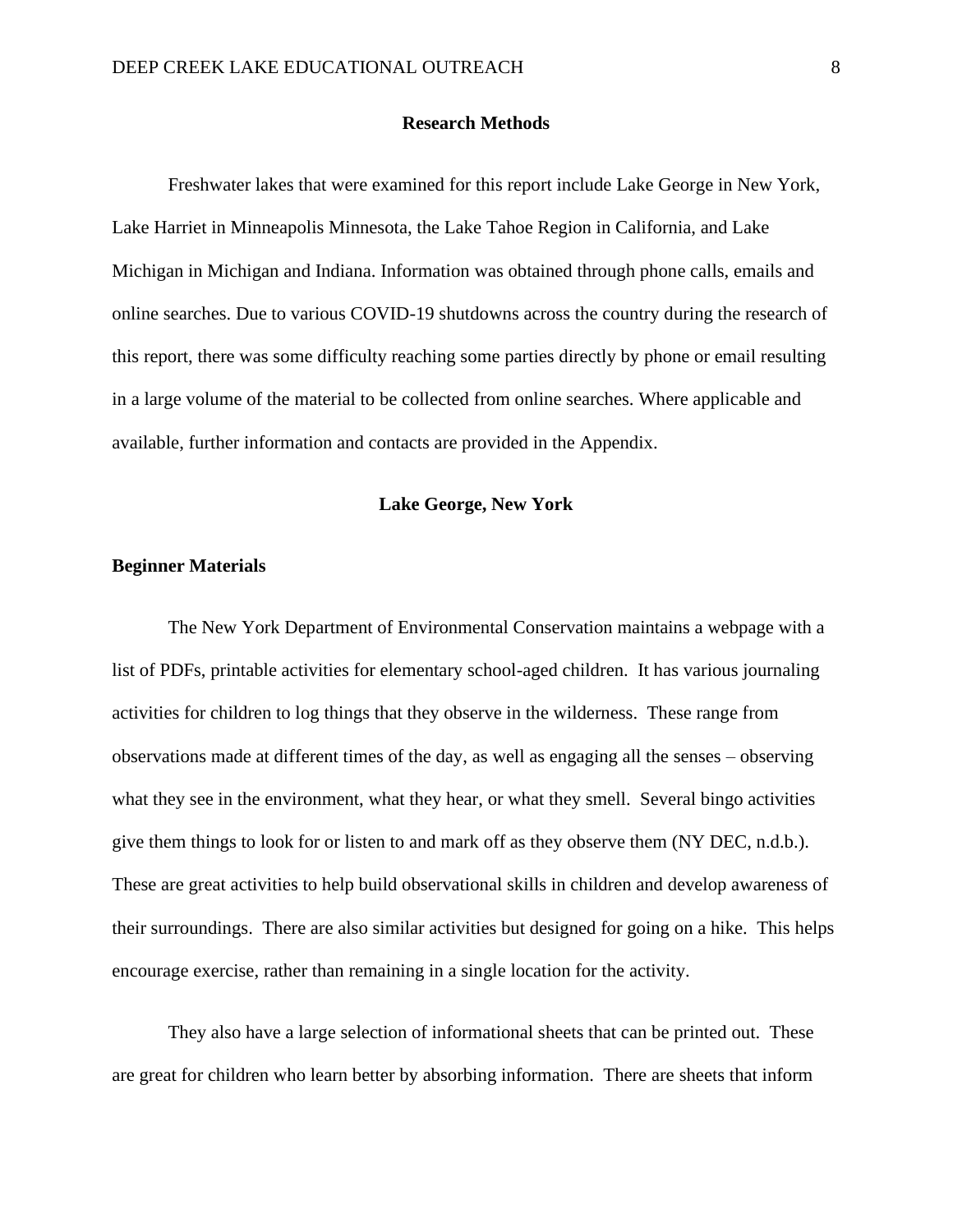children of the various mammals they might see in the area, or reptiles, or fish, or trees (NY DEC, n.d.b.). Each sheet has a picture of the animal or plant and gives a paragraph of information about them. Some specifically target invasive plant and animal species. These help to educate children to be on the lookout for species that conservation agencies may want to eradicate in the area. There are sheets that educate children on food chains of some of the animals in the area, as well as rocks and minerals in the area. These help to establish an understanding of the local ecosystem. There are also worksheets that give information on various natural state symbols: state animal, bird, fish, tree, etc.

Other sections give informational worksheets on activities in the outdoors and teach them responsible ecological management. Several sheets give information on camping and stewardship of nature, managing a camp fire and distinguishing between safe and unsafe fires, and on leaving no trace behind of one's presence. Another section is devoted to various recycling practices and issues in New York State, as well as the recycling process and waste cycle. These are excellent tools to begin building environmental best practices at a young age. These activities are provided for general use by the NY DEC, not specifically at Lake George.

Many of these activities could be used at Deep Creek Lake. They have something for all learning types, activating multiple senses in learning and applying to the full range of environmental systems in the area, as well as challenges and threats to those systems. Having them available for download on a website would also be very cost effective as opposed to being pre-printed and put together in packs, as it would allow parents and children to decide from a list of activities and reading materials and only print out the ones that were most interesting to them. Many of these could be converted with little effort. A website could maintain activities that pertain to the Deep Creek Lake area, and informational sheets about the flora and fauna in and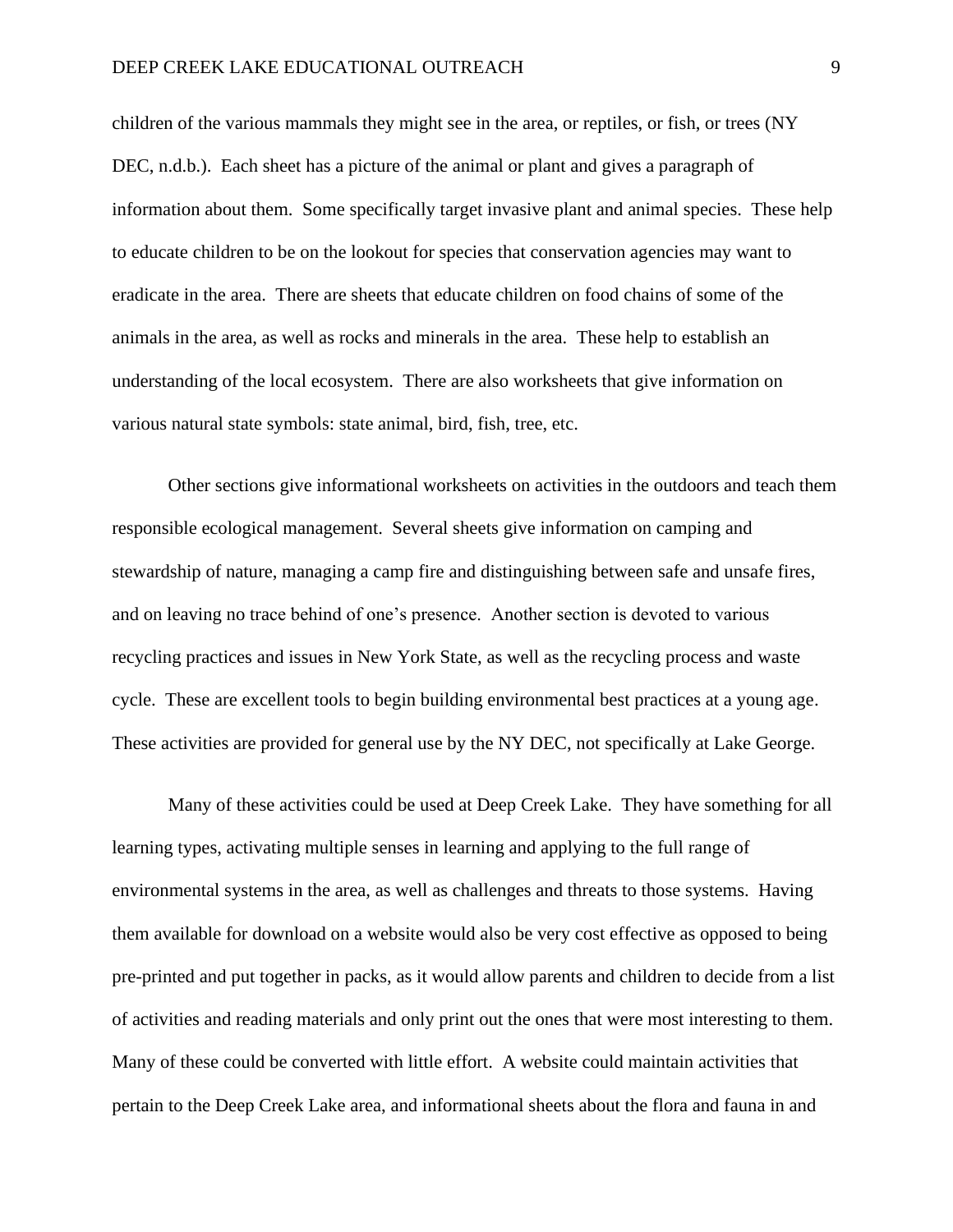around Deep Creek Lake and Garrett County. Sheets on Maryland state symbols would be popular and worksheets on invasive species in the area would be very beneficial. Worksheets regarding recycling and natural management would be applicable as well and would only need to be changed regarding jurisdictional-specific requirements and practices. Parents could be made aware of the availability of these sources by links on DCL tourist sites and at information desks in visitor centers and hotels.

#### **Intermediate Materials**

Lake George is a long, narrow lake in the Adirondacks, so it has a similar geography to Deep Creek Lake. It is a natural lake formed by glaciers, making its history of formation much different from DCL. The Lake George Association (LGA) maintains a boat as a floating classroom. This is their centerpiece educational activity. The classroom can hold 30 passengers. It is open to the public during the months of July and August and is available for student field trips May through June and September through the middle of October. The program for the floating classroom runs about two hours and is often combined with a stream monitoring program for fieldtrips (LGA, 2020c).

The floating classroom program teaches students and other passengers the basics about Lake George's ecology and geography, as well as its geological history. It also teaches them about water quality issues while showing students how to test the water for pH and clarity, temperature and dissolved oxygen content (LGA, 2020b). Students also net and observe plankton from the lake, as well as learning about how the lake is affected by invasive species and how non-point pollution affects the lake. Students are able to learn techniques for helping to protect the quality of the lake.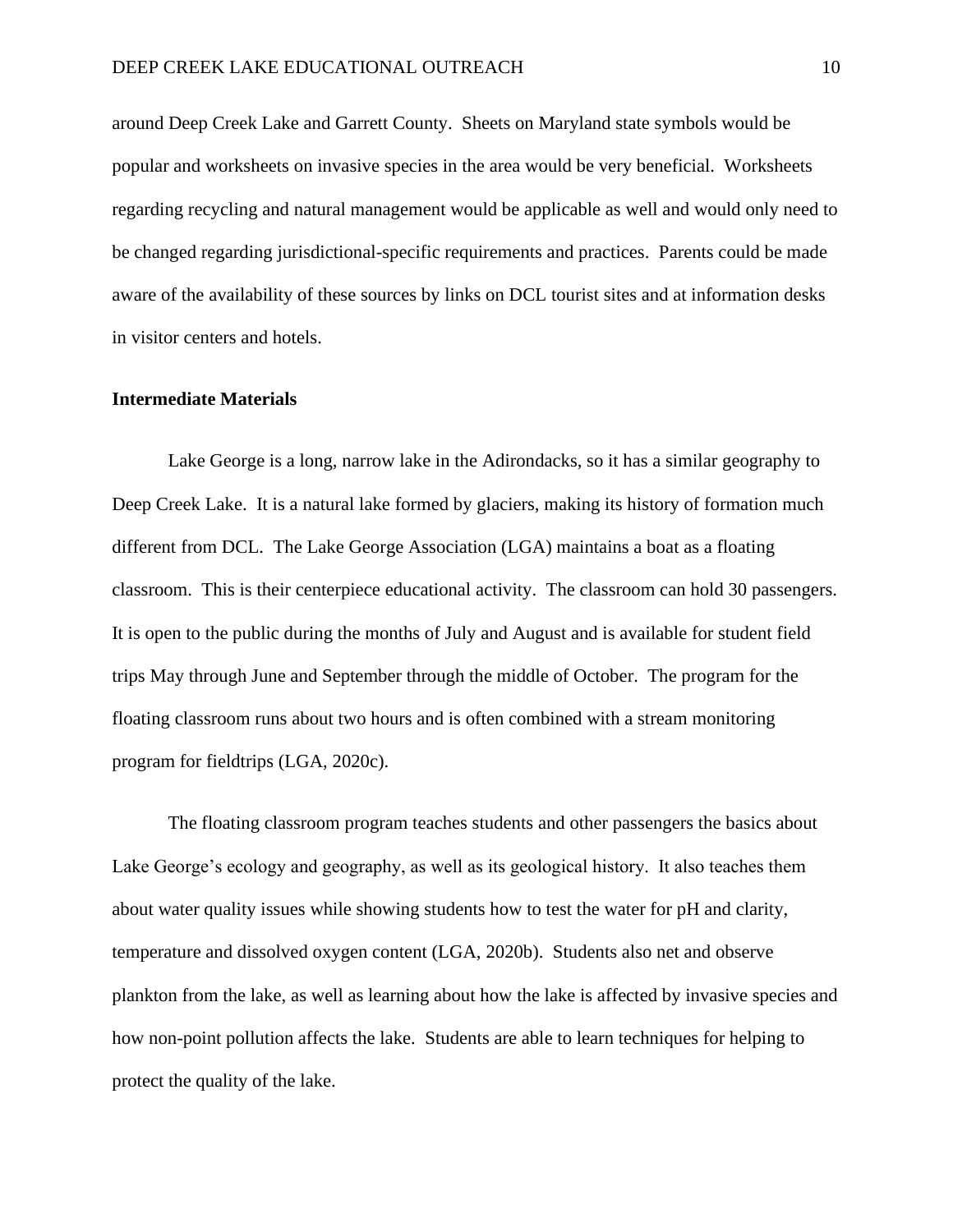To make a full-day field trip, the floating classroom program is coupled with a monitoring program along one of the streams feeding into the lake. This program complements the floating classroom by looking at many of the same issues from the perspective of the lake's watershed. Students collect aquatic inspect specimens and are taught to observe if they are healthy. They learn about what makes up the watershed and how pollution affects the lake by being carried into it from the streams. They also learn about erosion and invasive plant species in the stream and how they affect the lake. Schools with groups of more than 30 students participating on the same day are split into two groups, one group starting on the floating classroom first, and the other on the stream monitoring (LGA, 2020d).

The Lake George Association also has a number of science programs designed for inclass use. These align to NY State teaching standards and take about an hour to complete (LGA, 2020a). These programs cover many of the same topics as the field trip programs do. They are broken up into elementary, middle and high school-level lessons that teach about the watershed, aquatic life, stormwater drainage and pollution, invasive species and the human impact on the environment. The LGA also makes lesson plans available for teachers to use with the science programs.

The LGA receives funding for its floating classroom and stream monitoring programs from membership fees and donations, and from state and local grants. The LGA makes fieldtrips free to students from schools within the Lake George watershed and gives those schools priority of scheduling because of limited availability. After schools within the watershed have had a chance to book, the LGA opens up booking to school districts outside the watershed (LGA, 2017).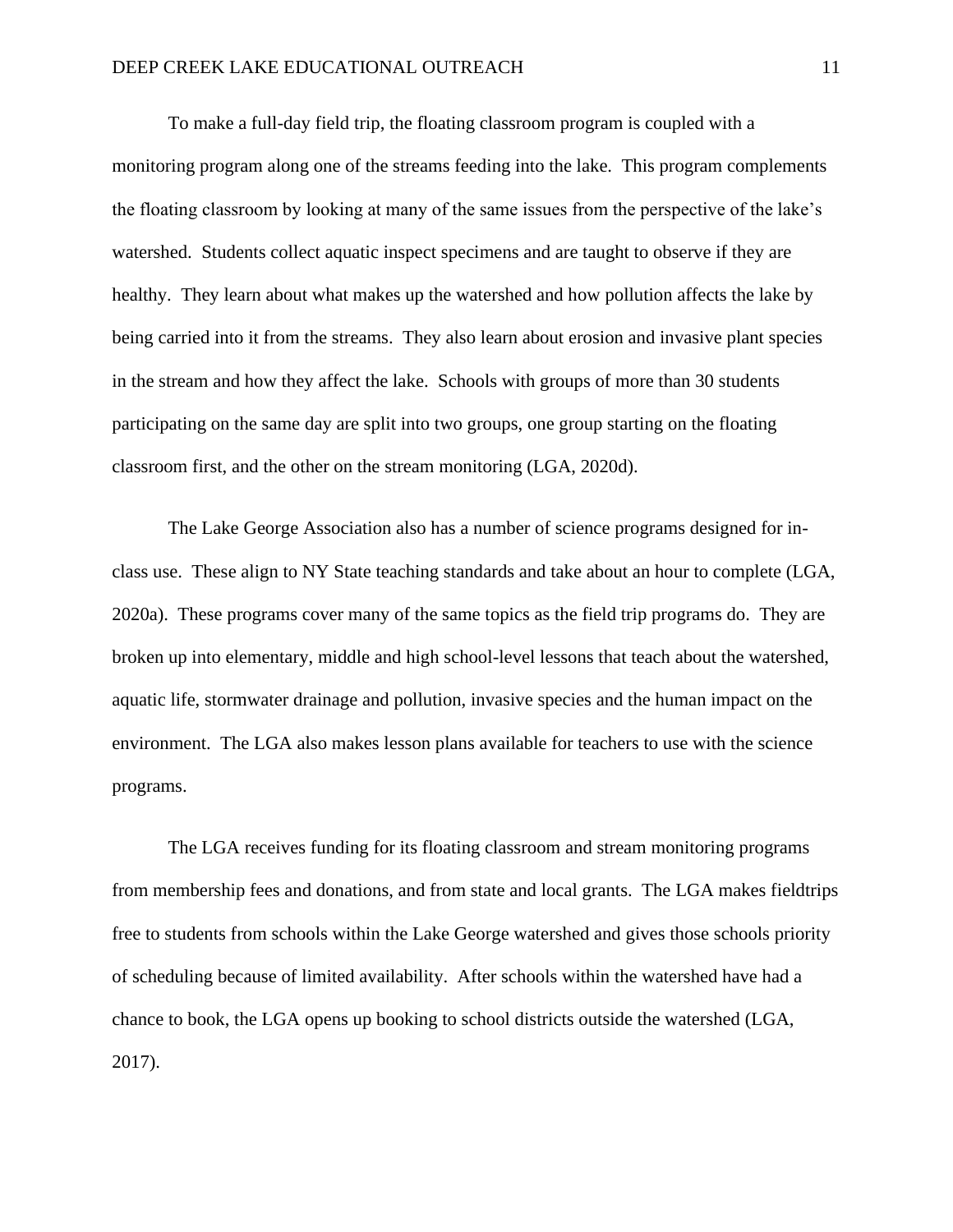Because of the narrow nature of the lake, we think DCL would be a suitable location for a similar program. DCL could also host a similar stream monitoring program in its feeder streams and could potentially add educational programs related to the dam, covering monitoring and maintenance, architecture and engineering, and hydroelectric systems. A potential drawback would be DCL's location in a sparsely populated region of Maryland. Hosting fieldtrips for local schools may not be feasible as it could be cost-prohibitive due to the low number of schools. However, since Deep Creek Lake is a popular tourist destination during the summer months, it could be feasible as an attraction for the general public at that time. Summer camps and schools with distance-learning programs are also potential summertime clients.

#### **Advanced Materials**

The New York Department of Environmental Conservation hosts two programs for women to become acquainted and comfortable with outdoor activities. Called BOW (Becoming an Outdoors-Woman) and Beyond BOW, these programs are structured workshops geared towards promoting competence and confidence in women in a variety of outdoor skills (NY DEC, n.d.a.). The workshops cover an extensive list of skills needed for the procurement of food, wilderness survival, and recreational activities: shooting (rifle or shotgun), archery, hunting (deer and turkey), bowhunting, fishing, camping, backpacking, trapping, canoeing, kayaking, outdoor cooking, fish and game cooking, using a compass and a map, birdwatching, wildlife identification, wilderness first aid, and survival skills, among other possibilities (Talbot, 2020). They are particularly designed for women who do not have much experience with outdoor activities.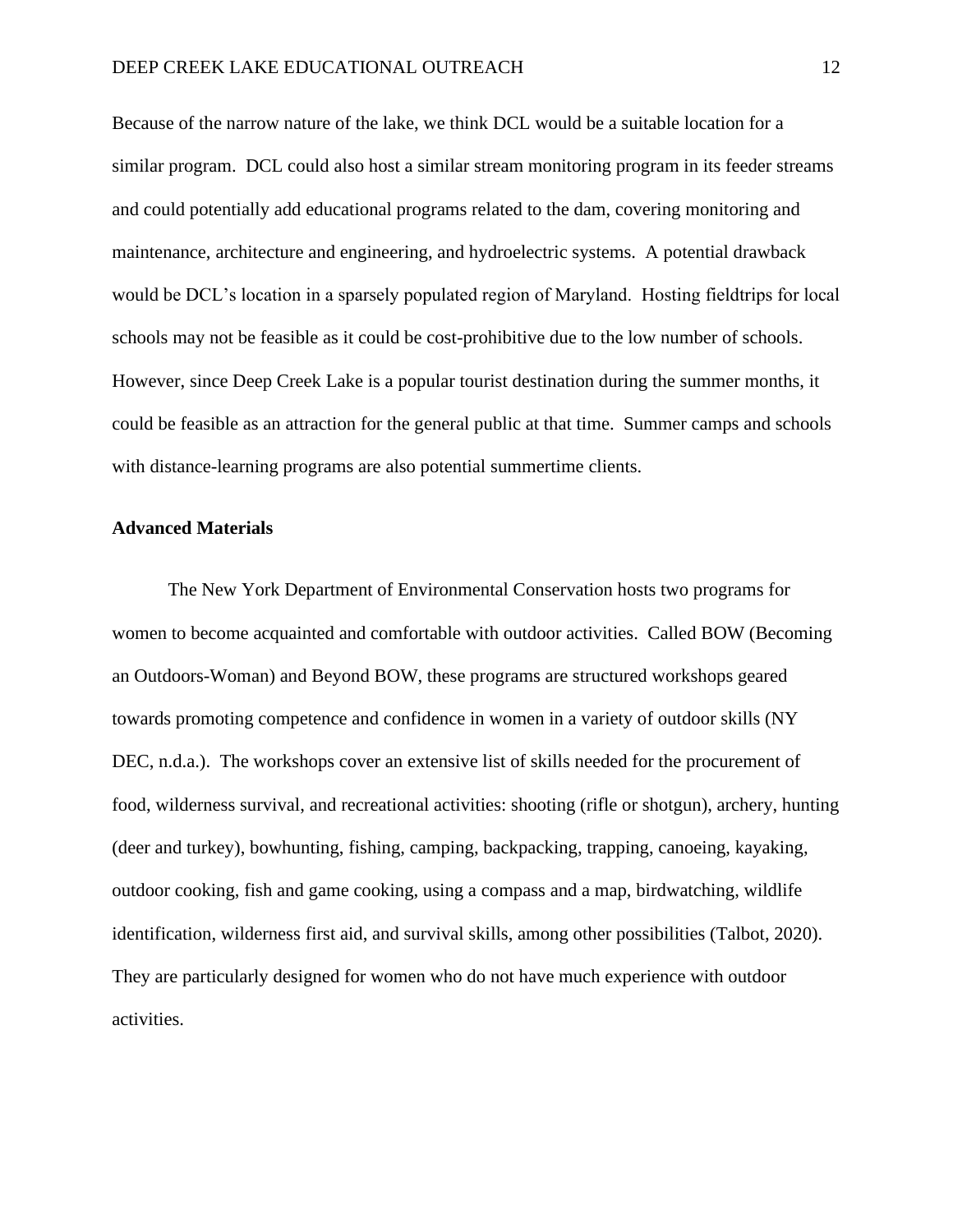The BOW program is an annual, three-day weekend event that is hosted at different locations throughout New York state. Women get to choose four workshops from a list of close to 50 topics to take part in over the three-day weekend. These workshops give participants a broad introduction to the skills they have selected. Beyond BOW programs are half- or full-day programs that concentrate on one of these skills and go into further depth. These are hosted at various locations throughout the year. A common course for Beyond BOW is the hunter education course, which goes into field dressing, game cooking, tree stand safety and ethics, as well as using a rifle or shotgun. The BOW weekend is designed for about 130 women, while the Beyond BOW classes usually have about 30 (Talbot, 2020). The Lake George Association links to the NY DEC website for BOW as an activity of interest.

This is a popular program that I think could easily be adapted for use at Deep Creek Lake. These skills are of interest to many men as well, so I think this could be used as a template to design programs for both men and women. New York designed this specifically to interest women in greater participation in outdoor activities, but there is not any reason that it needs to be limited to women. Depending on interest, it may be worthwhile to have a program just for women for those who may feel more comfortable or safer in a group of other women, but also a program that is open to all. Deep Creek Lake is an ideal setting for many of these activities. It is also far enough away from the Baltimore-Washington and Pittsburgh metro areas to be appealing as a weekend getaway from the city, while not being so far away to make it a burden to travel to. It may be less appealing to travel to DCL for a half-day program, so Beyond BOW-type classes might be better suited to the interests of the local population and held less infrequently.

#### **Chain of Lakes/Lake Harriet Minneapolis, Minnesota**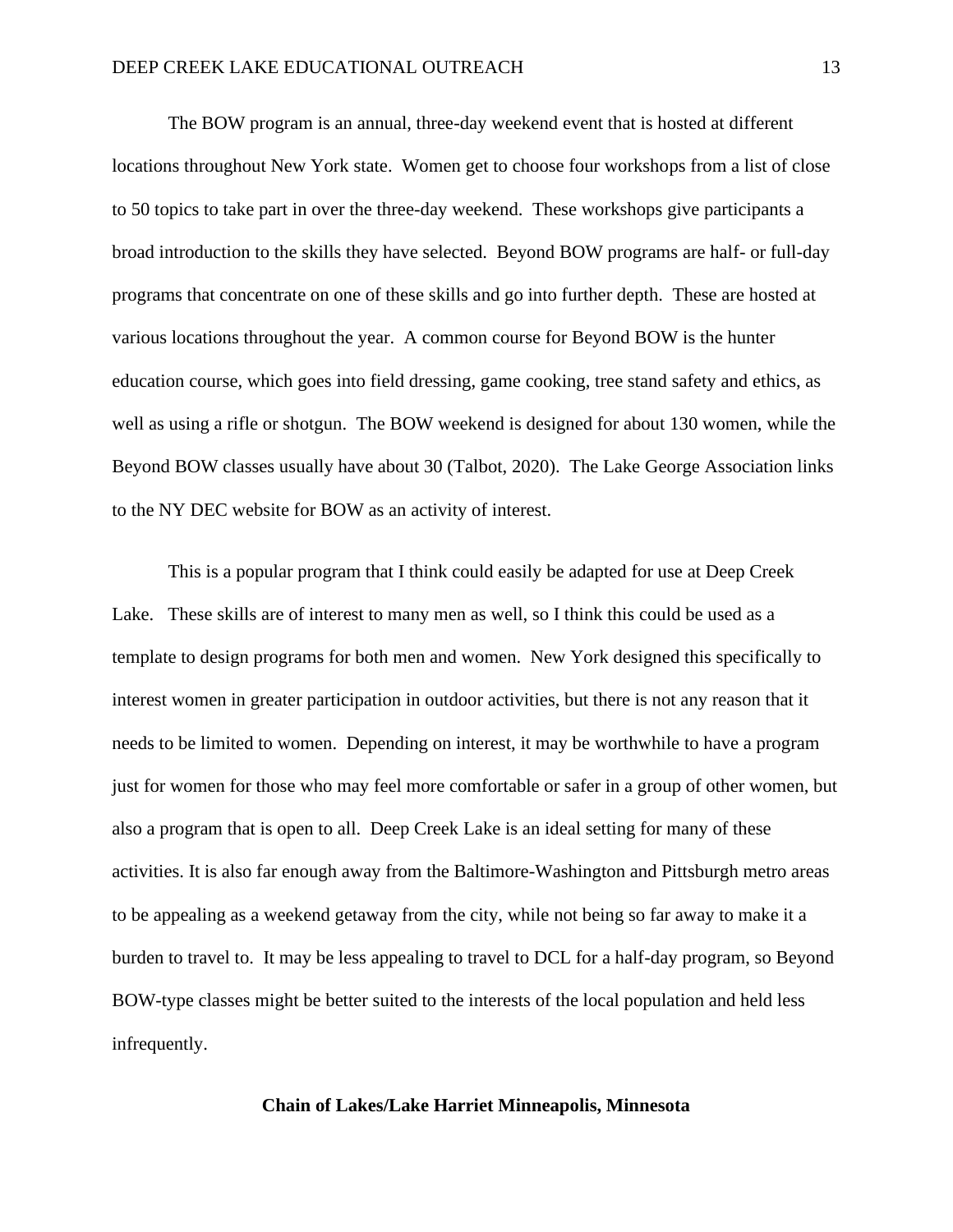Lake Harriet as well as other lakes in Minneapolis are similar in physical characteristics to Deep Creek Lake, such as depth, and similar amount of total shoreline. Both lake areas are used for the purpose of recreation and tourism in their respective states. With development around both lakes growing, emphasis on environmental education has helped in the prevention of decreased water quality and the preservation of natural resources.

Lake Harriet is one of the largest lakes in the Chain of Lakes, sitting between Bde Maka Ska and Minnehaha Creek, and has an area of 335 acres and a maximum depth of 85 feet. Lake Harriet and other Minneapolis lakes are popular for recreation, with activities such as sailing, paddling, fishing and swimming, and are popular for out of town visitors in the summer months. It also offers a system of bike and pedestrian trails, and a parkway system that connects with Bde Maka Ska on the north end of Lake Harriet and the Minnehaha Creek trail system at the southeast side of the lake. At the lakes, there are rose and rock gardens, bird sanctuaries, concerts, and special events at the bandshell. Lake Harriet has high rankings and reviews from visitors and is known for beautiful scenery, large variety of plant and wildlife, water clarity, and low levels of bacteria (Minneapolis Parks & Recreation Board, 2020).

#### **Educational Material**

One type of educational activity practiced at Lake Harriet is measuring water transparency with a Secchi disk by lowering a disk from the shaded side of a boat until it cannot be seen. This activity is performed in boats in different locations of the lakes by natural resource managers, as well as private owners from their properties, and records the point where the disk reappears from its point beyond visibility. The readings compare and determine trends in water quality of Lake Harriet over time with different factors such as, operator perspective, and color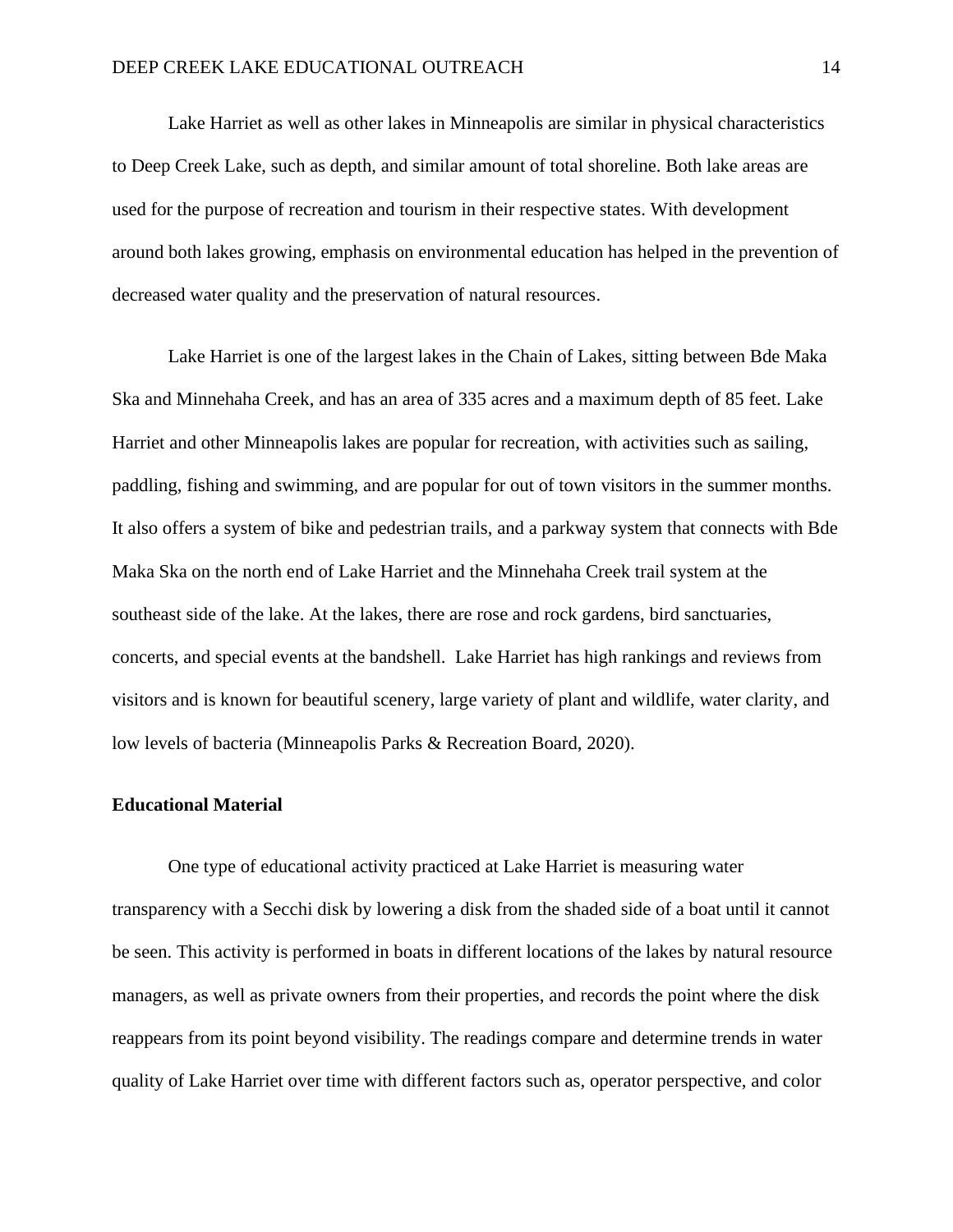or suspended particles in the water. This activity is a fun way of comparing transparency of the lakes in a way that children can understand (Minneapolis Parks & Recreation Board, 2020).

Lake Harriet contains a large variety of different species of fish compared to other lakes of its size, and guidelines have been placed on the consumption of these species due to contamination with mercury and other substances in the water and sediment. The Parks and Recreations board as well as many nature reserve centers at the Chain of Lakes teach environmental lessons about the importance of increasing water clarity and reasons for fluctuation in clarity due to environmental factors. Secchi readings are done regularly and are scheduled up to every two years by lake management. Teaching visitors about water clarity helps them become aware of their actions and presence at the lakes.

Another issue brought to the attention of visitors is the high bacteria levels that can occur immediately after rain events in Minneapolis. Visitors are taught at the time of arrival to clean up after any pets that visit with their owners due to the increased bacteria levels from waterfowl and pet wastes in the parks that wash into lakes as the result of a heavy rain. Visitors are cautioned to avoid swimming after a rainfall at the Chain of Lakes due to the occasional elevated bacterial levels until levels return to normal levels within 48 hours of a rainfall. Visitors are also warned to avoid swimming if they are sick so that they do not transmit disease, and to practice good hygiene while visiting by being careful to not drink the lake water, washing their hands before eating, and to shower after swimming when possible. The Minneapolis Parks and Recreations Board also tests for pathogenic bacteria, such as E. coli, to ensure the safety of the lake's beaches. Only when the water quality of the swimming areas safe are recreational activities allowed to be practiced, but are occasionally shut down briefly due to the high levels of bacteria in the area (Minneapolis Parks & Recreation Board, 2020)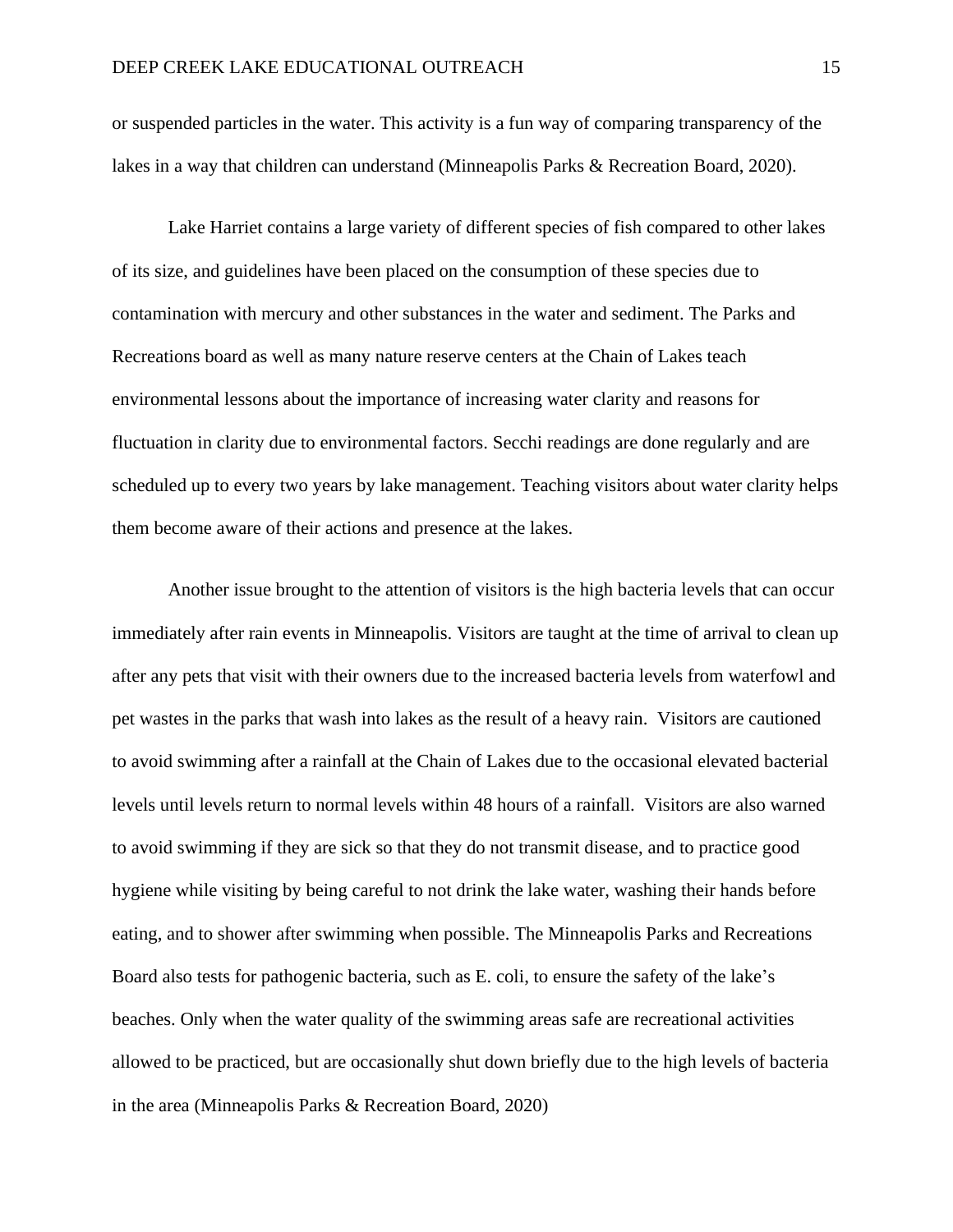The informational content provided for the visitors and agencies of the lake also warns swimmers of swimmer's itch, which can occur occasionally. Swimmer's Itch is described to the visitors as small, irritating red welts that appear after swimming, and could itch for several weeks. Swimmers itch occasionally affects the Minneapolis lakes and beaches and is usually irritating but harmless. Visitors are warned to avoid infection by towel drying immediately after exiting the water and showering afterwards. Swimmer's Itch can occur after swimming on hot, still summer days, and is caused by a parasite that infects birds and snails during different stages of its life, although unable to live in humans (Minneapolis Parks & Recreation Board, 2020). The importance of these informational warnings for the visitors of the Minneapolis lakes allows those who come from Minneapolis and other parts of the country to stay safe and have fun as well as protect others and the environment around them.

#### **Environmental Programs and Activities**

The Minneapolis Chain of Lakes has an abundance of environmental educational programs and activities that allow visitors to understand the ecosystem and enjoy what the lakes have to offer. The goal is to promote knowledge and understanding of the natural world through discussion and meaningful experiences. Although the Chain of Lakes is surrounded by a large urban area, they are still surrounded by wildlife and plants, where the lakes provide nature walks, canoeing trips, and the observation of birds and other animals. These programs can take place at a variety of locations, such as at an environmental learning center or on camping trips in the lakes' wilderness areas (Hendel, 2019).

Nature programs for children at the lakes and parks include Junior Naturalists, a group for children ages 6 to 12 years. These children participate and learn different topics such as the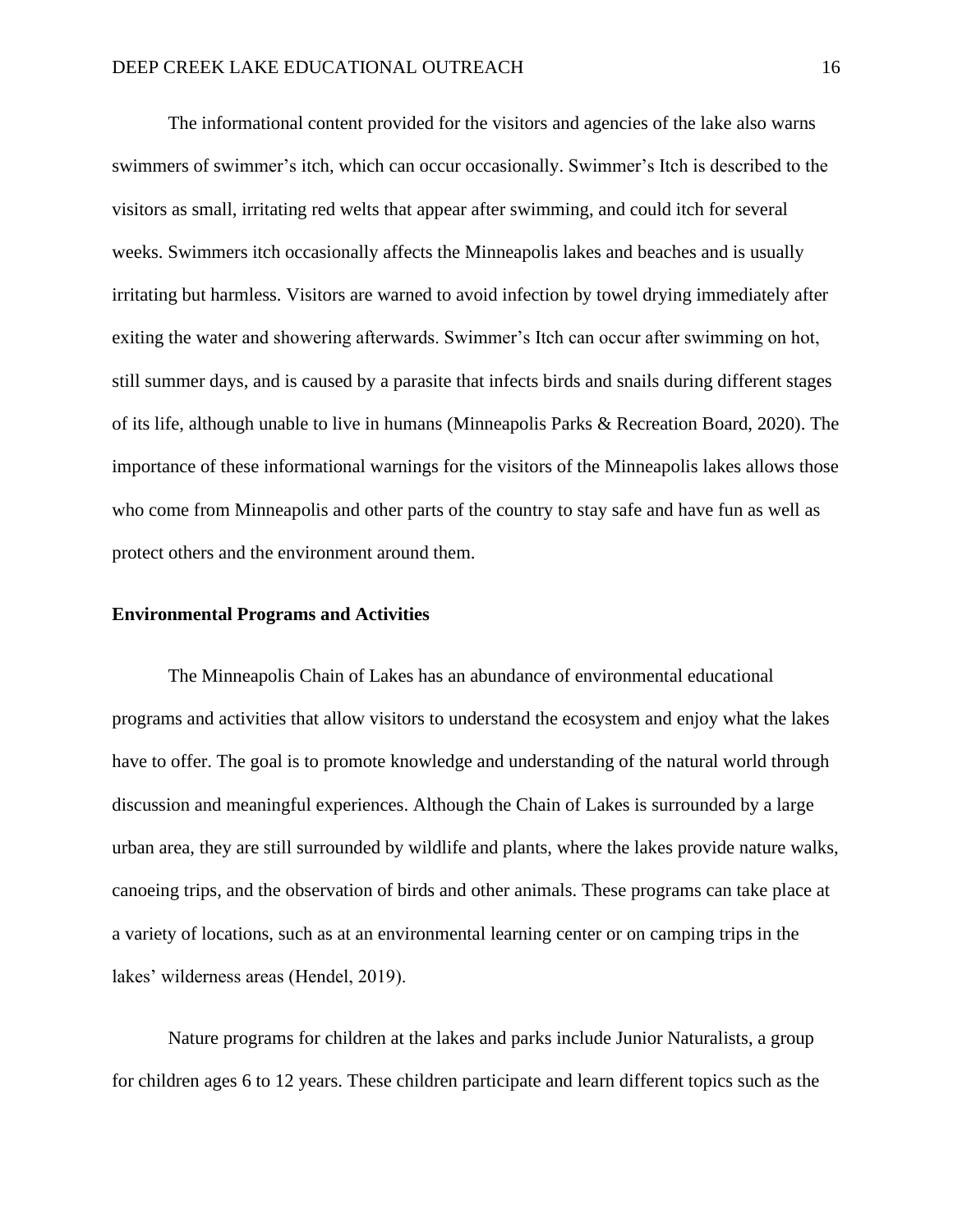animals and plants that live within the habitat around them. Regional parks also offer Nature Nuts for four and five-year old children. This program consists of mostly outdoor play sessions with activities for participants and is casually based around ideas such as plants, insects, water, reptiles, and seasons (Parks & Recreation Board, 2020). These children's programs are a benefit to the visiting families because the environmental educators provide people with children in the family care while adults can have the time to enjoy meaningful experiences in nature at the parks and lakes. Participants learn teamwork, research activities, and educational games about forests, wetlands, animals and pollution (Hendel, 2019). Activities are hosted by those working for Parks and Recreations at the Chain of Lakes and are available to register at various prices based on class.

Bird-watching programs are also available to anyone. Certain programs are geared towards more-experienced bird watchers while others are more encouraging to families and those wanting to learn about bird watching in a more casual setting. There are different watching programs that include early birders and beginning birding at various Minneapolis Regional Parks (Parks & Recreation Board, 2020). Nature Connections programs are also available for adults over the age of 55 which consists of weekly outdoor walking groups and nature activities at select parks and park recreation centers. They include a nature-focused walking group, floral arranging, and birding from the indoors (Parks & Recreation Board, 2020).

Environmental experts in the Minneapolis areas find that nature programs for children in the chain of lakes area was a great opportunity to teach them environmental issues as well as allowing them to understand how the Parks and Recreations board monitors and cares for the ecosystem and the health and safety of the people who visit. For participants of the nature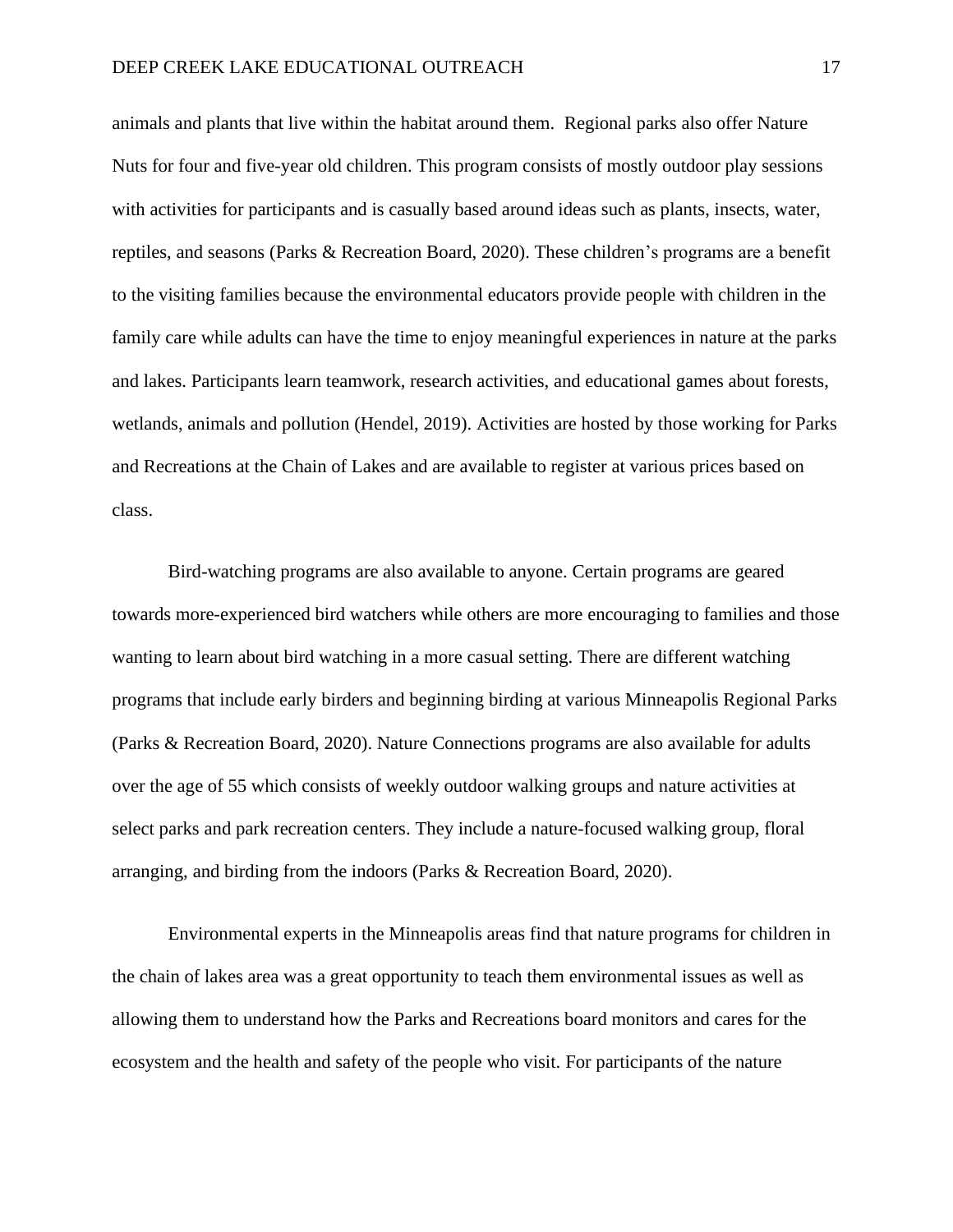education programs, building confidence and having adventure during their stay encourages further exploration into the experience (Hendel, 2019).

#### **Lake Tahoe Region**

#### **D.L. Bliss & Emerald Bay State Park**-

The parks include six miles of Lake Tahoe's western shore and cover 1,830 acres of California's Sierra Nevada. Emerald Bay was designated a National Natural Landmark in 1969. The park website describes the park's history including the history of native people, introduction of settlers and miners, notable persons, buildings, and geological formations.

The park's website describes the underwater preserve. The park contains several underwater shipwrecks as well as natural beauty and prehistoric sites from the native people who once inhabited the region. The underwater preserve is accessible by the Maritime Heritage Underwater Trail. Scuba and snorkel divers are encouraged to explore several sites along the underwater trail. Underwater interpretive panels have been placed at four of the dive sites and waterproof interpretive cards are available for divers at park visitor centers and local dive shops. Information is also available at the Sierra State Parks Foundation's website.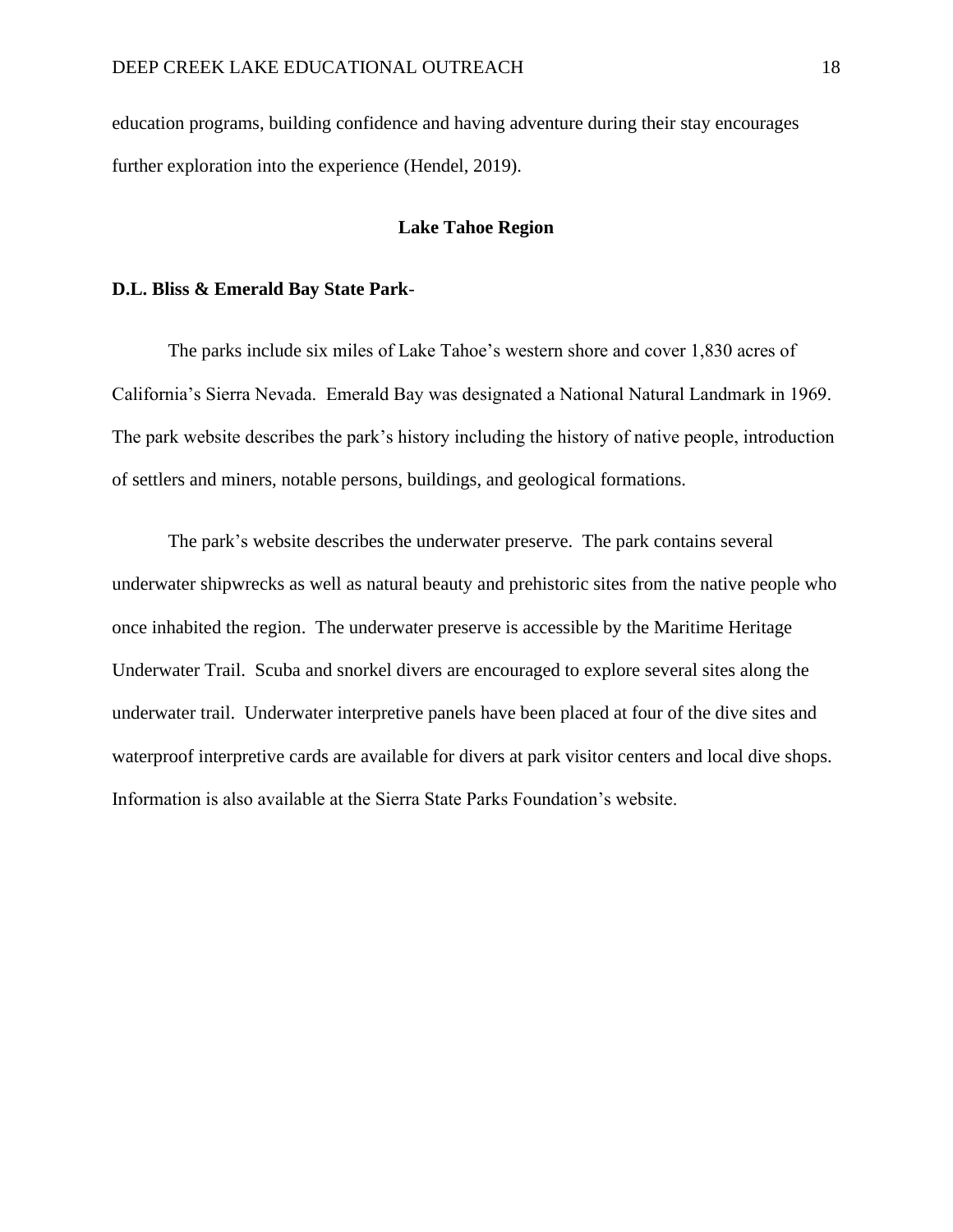

Figure 1. Caption. Source: https://www.parks.ca.gov/?page\_id=29931

Creating an underwater trail system could give DCL an opportunity to show visitors a different aspect of the amazing natural beauty and resources the park has to offer. This activity could also attract visitors who would otherwise not visit the park. While a limited subset of visitors would be interested in scuba or snorkeling, this activity could be a unique way to attract new guests as well as highlight some of the interesting environmental aspects of the lake. Participants could learn about biodiversity, habitat, water quality and if any remnants of the structures that were inundated when the dam remain, they too would provide interesting sites for divers.

## **Spooner Lake and Backcountry, NV-**

Spooner Lake is a small man-made lake in Nevada approximately 1 square mile in area, on the north east side of Lake Tahoe. The lake is surrounded by 12,000 acres of forested and open spaces. They park offers several recreational activities on and off the water; two activities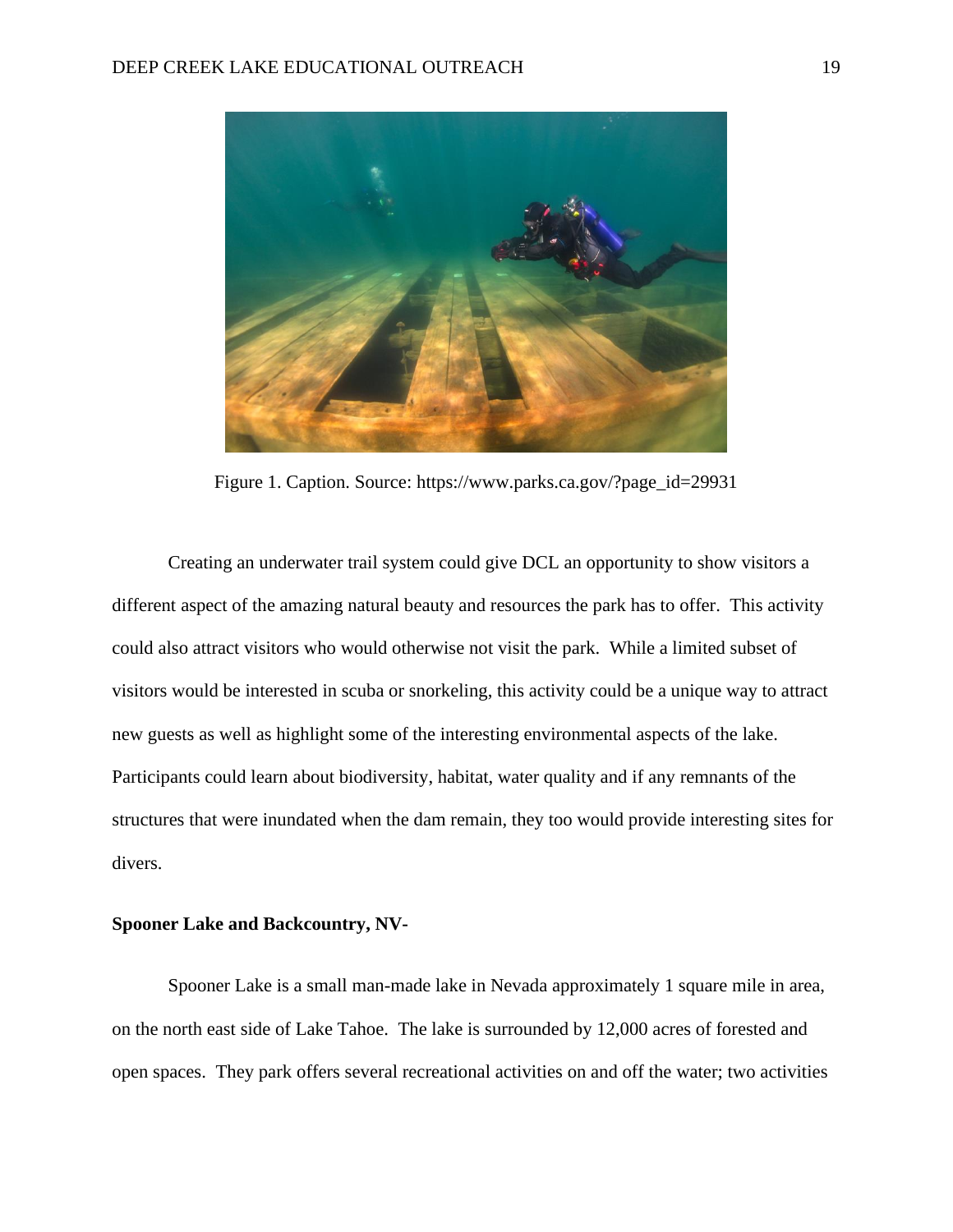of note are cross-country skiing and snowshoeing during winter months as well as periodic guided tours provided by Lake Tahoe Nevada State Parks.

The winter cross-country skiing and snowshoeing trails are made possible from a partnership that Spooner Lake has with the Nevada Nordic non-profit group. The group's goal is to bring groomed ski trails to Nevada. Spooner Lake also maintains a Facebook page which promotes Lake Tahoe Nevada State Park's periodic guided tours. These tours vary depending on the season and what the environment has to offer at that time. They include a wildflower walk, wildlife talks, and guided snowshoe hikes.



Figure 2. Caption Source:<https://nevadanordic.org/#nordic-center>

Although DCL is open to visitors during winter months and trails are open for snowshoeing and skiing, providing groomed snow trails for cross-country skiing and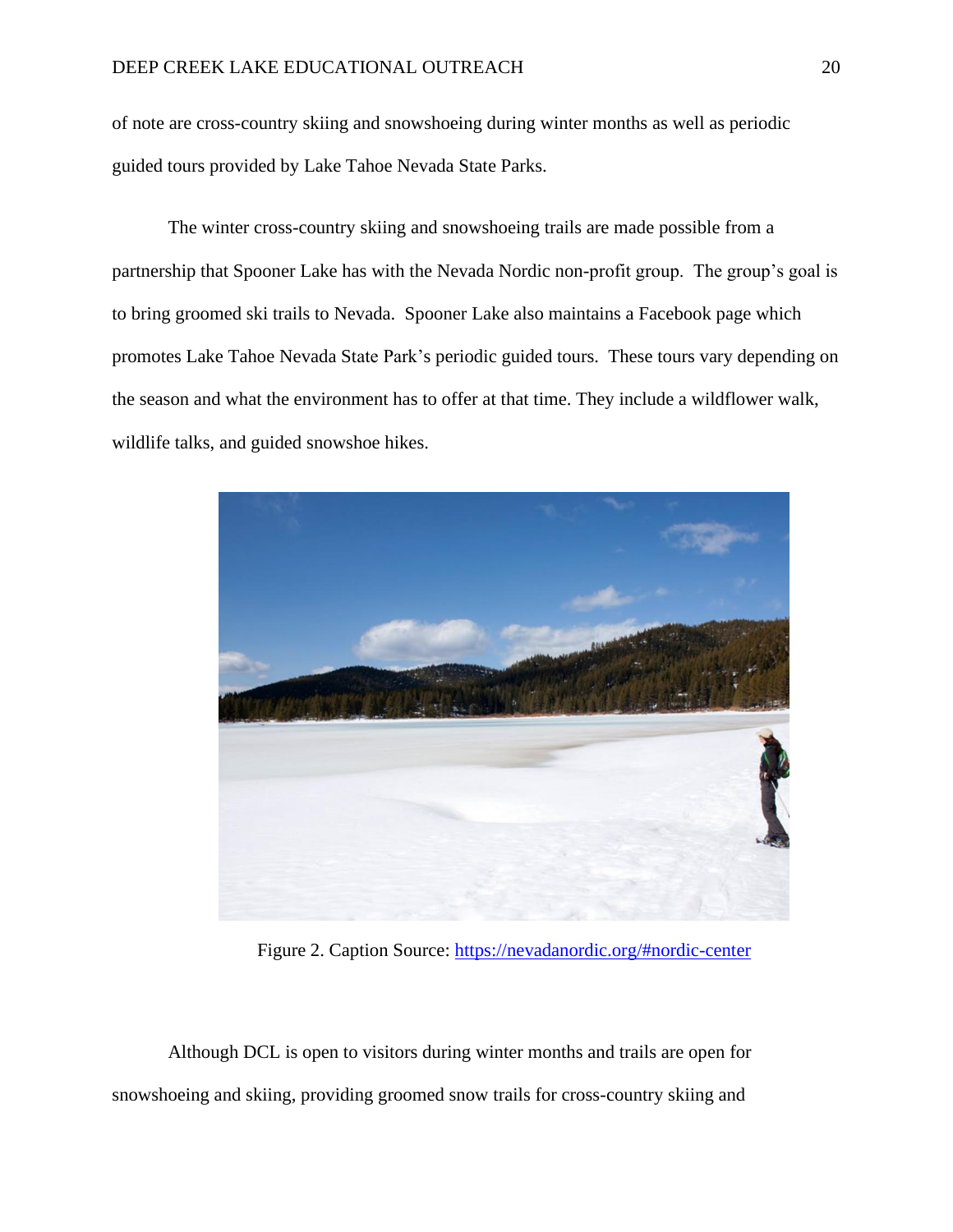snowshoeing could make DCL an ideal location to participate in these winter activities. Grooming snow trails could be expensive and labor intensive for DCL but could attract visitors during winter months who may otherwise choose to go to nearby ski resorts or other parks instead. Spooner Lake maintains these trails through a partnership with a non-profit group, and perhaps DCL could find similar interested advocates for snowshoeing and cross-country skiing to help maintain the trails and provide necessary funding.

The Lake Tahoe Nevada State Parks guided tours provide outreach and environmental education to visitors. Snowshoeing tours during the winter months would be a unique experience for visitors and would be an excellent environmental outreach opportunity for DCL. Tour guides could directly interact with visitors and provide information tailored to the hike such as wildlife during winter and water quality issues from runoff and road salts. When guided tours are not available, visitors could be provided with trail maps or brochures with interesting information as well as having informational signs along the trail route.

## **North Tahoe Regional Park, CA**

North Tahoe Regional Park, in Tahoe Vista CA, encompasses 124 acres and offers a variety of recreational activities. A unique experience is the treetop adventure course. The park has partnered with Tahoe Treetop Adventure Parks to create a treetop adventure course. Visitors are able to explore the tree canopy by traversing 70 tree platforms which are connected by bridges and ziplines. Visitor are kept safe using safety harnesses which are connected to a safety cable. The treetop adventure course allows people from beginner to advanced abilities to uniquely explore the Lake Tahoe forest.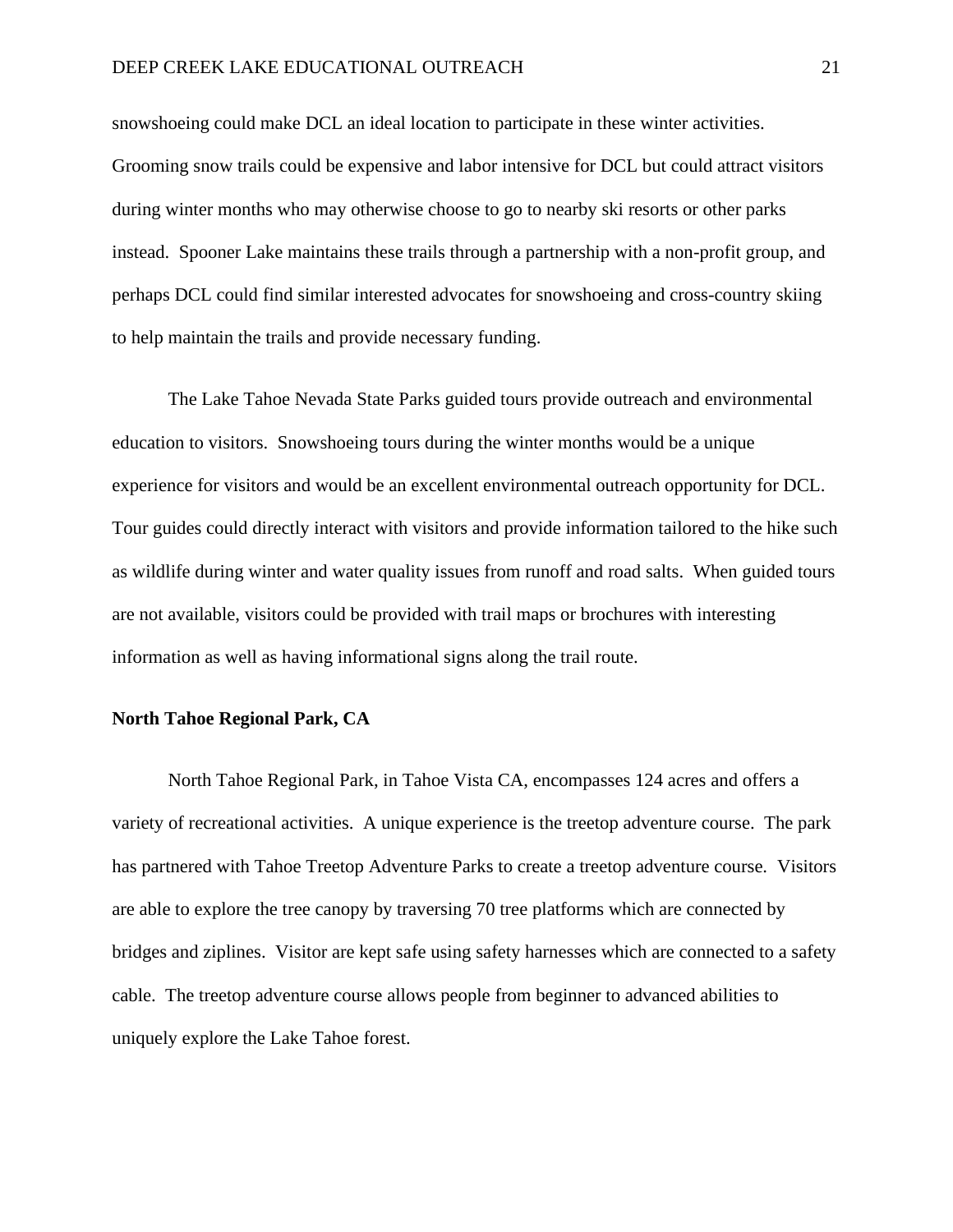

Figure 3. Caption Source:<https://www.tahoetreetop.com/>

According to the Tahoe Treetop Adventure Park website, the park is designed and constructed in a way to prevent harm to the trees. They employ a compression method that prevents harm, allows the tree to continue to grow, and they can be removed if tree or forest needs arise. The park also protects the trees at ground level by marking designated paths between the courses and trees. One of the most harmful impacts in a forested area is compaction of the root zones at the base of trees. A compacted root zone does not allow fluid and natural nutrients to flow to the tree roots and can slowly kill trees (Tahoe Treetop Adventure Park, 2020). They mark paths and create removable ground platforms to keep the root zones healthy. The adventure park is always vigilant about invasive insects and other species that threaten the actively used trees as well as surrounding trees. Besides providing activities for visitors the adventure park also works with the Tahoe Regional Planning Agency to study and measure the effects the treetop adventure course is having on the trees. The Tahoe Treetop Adventure Park's commitment to protecting the health of their trees is supported by the consulting arborists they employ. The arborists use the latest testing and measurement methods to collect data which allows them to establish a baseline tree health and continued monitoring into the future.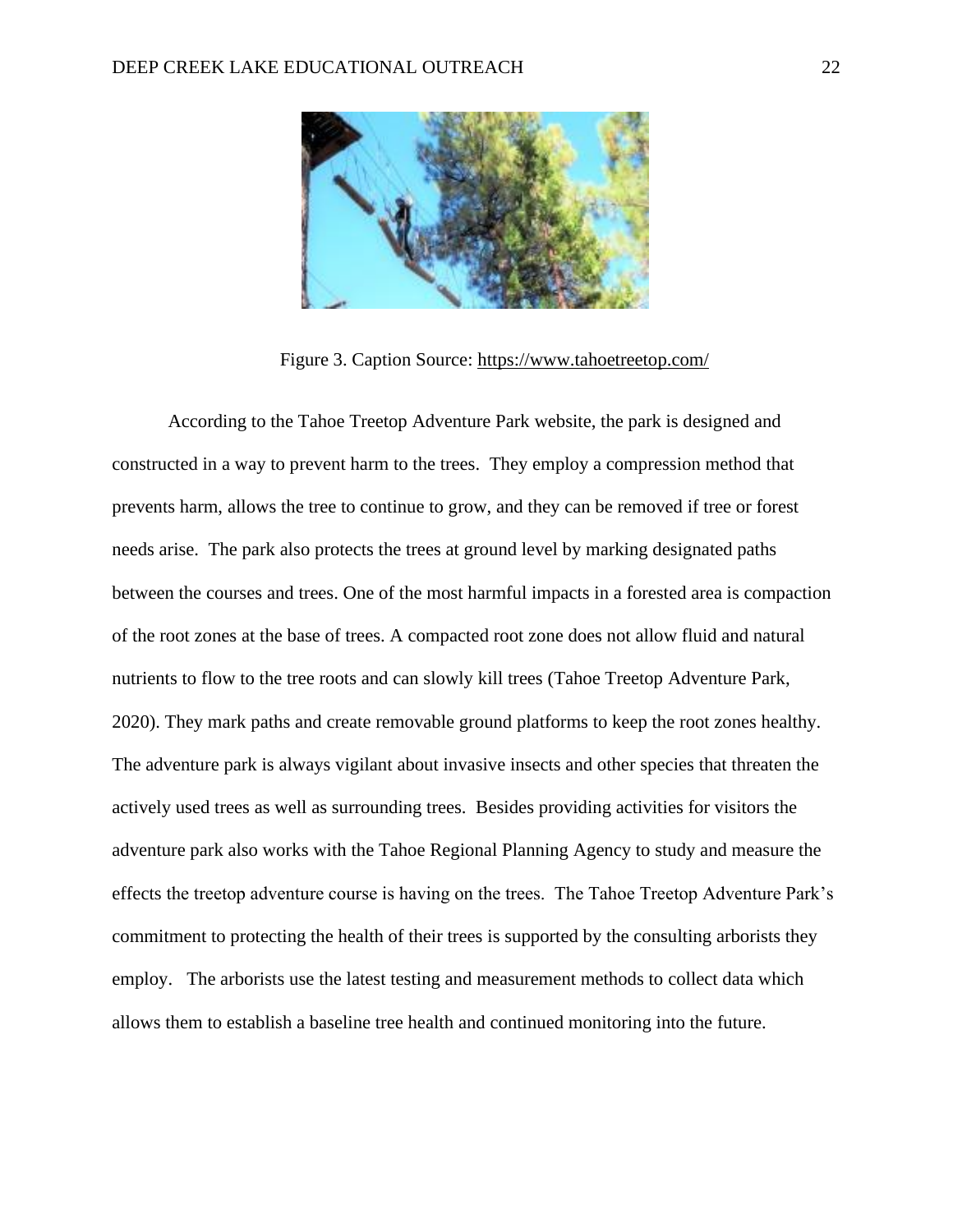If a partnership could be established or if DCL could build a park like this it would provide a unique way to experience DCL and its trees. DCL could use an adventure park to offer a curriculum for students and visitors teaching about the forest land around DCL. Students and other interested participants would have a bird's eye view of the various trees in the area and have firsthand knowledge of the resiliency and amazing features of those trees.

#### **Lake Michigan**

Lake Michigan is the lone Great Lake entirely within the United States and connects with Lake Huron. The lake is surrounded by four states: Michigan is to the east and north; Wisconsin is to the west; Illinois is the southwest; Indiana is to the southeast. The runoff area into the lake is approximately 45,500 square miles. Several major cities border the lake, including Chicago. From north to south, the lake is around 321 miles in length, and from the east to west, it is approximately 118 miles in length. The surface area of the lake is about 22,300 square miles, with an average depth of over 200 feet. The land next to Lake Michigan is low and has a gentle slope towards the lake. However, wind and wave erosion has carved several bluffs of rock. Of note is the sand dunes which occur with the confines of the Indiana Dunes National Lakeshore and State Park (Great Lakes Commission, n.d.).

MiCorps' (Michigan Clean Water Corps) Cooperative Lakes Monitoring Program (CLMP) provides technical assistance, training, and other support to volunteers who monitor the Lake Michigan. The MiCorps works to ensure that data collecting methods work reliably and produce reliable, good-quality data. The basic program is detailed as follows. The data they collect includes various aspects of water quality, biological activity, and other weather/environmental conditions. Some items that they volunteer scientists from the community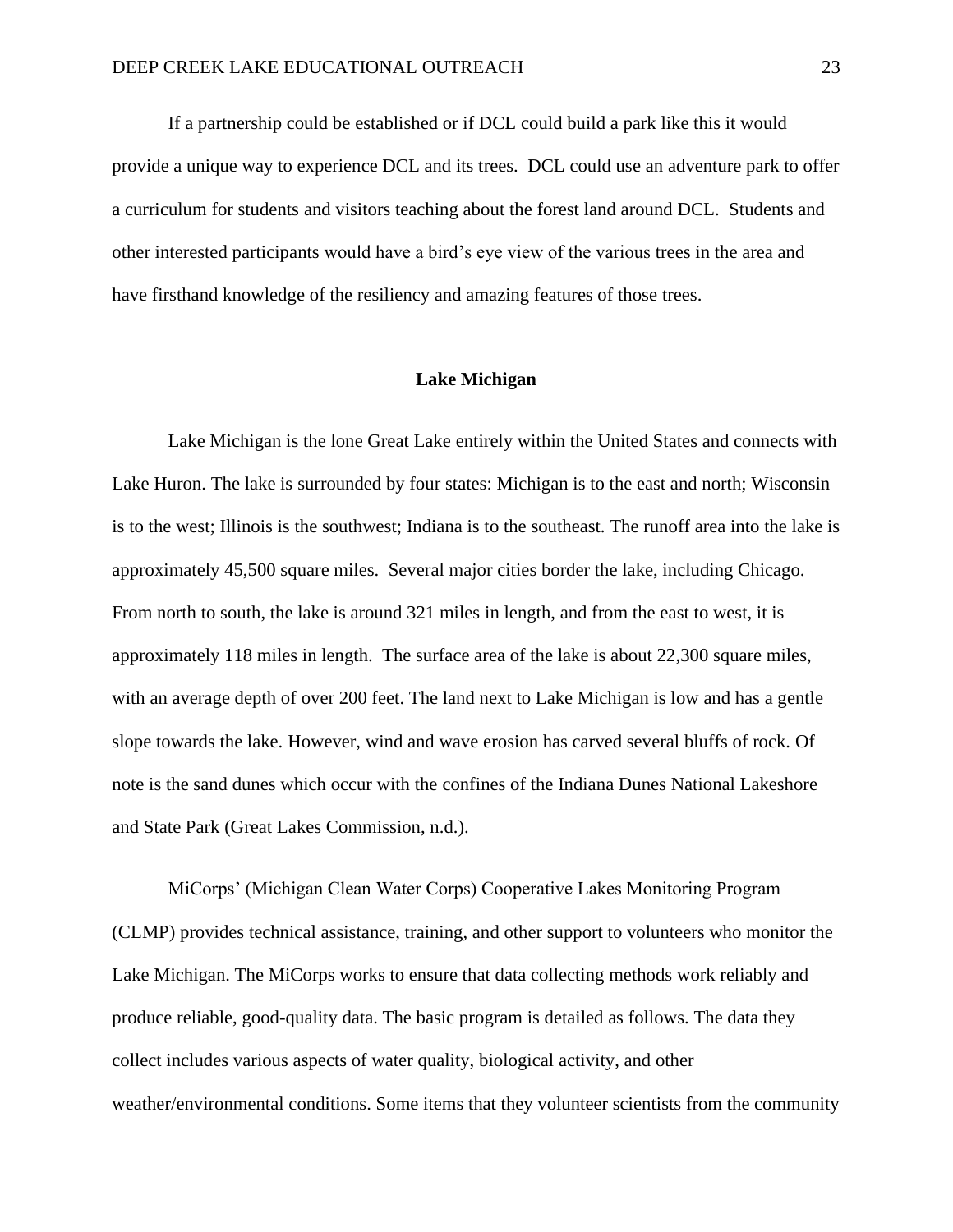#### DEEP CREEK LAKE EDUCATIONAL OUTREACH 24

collect are water depth, phosphorus concentration, chlorophyll, clarity, and temperature. The data is collected via a partnership with Science Starter (Great Lakes Commission, n.d.). The kits cost about \$25 from the website<https://scistarter.org/cooperative-lakes-monitoring-program.> This project is a lower risk opportunity due to the fact most of the data collection would be near populated areas, and risk from hazardous environmental conditions is limited (Scistarter, 2020).

Also, from the Michigan Corps is a moderately more difficult program that is similar to the lake monitors the inlet waterways. The same information is collected as on the lake, but due to the difficulty in obtaining the data. The remoteness, flora, and fauna impediments increase the risk to citizen scientists/volunteers. Due to the remoteness of the sites, it may be problematic and risky for the youth and the elderly to participate (Great Lakes Commission, n.d.).

The Michigan Corps website provides excellent support that is downloadable for use by citizen scientists. The website offers detailed guides to the various monitored characteristics such as algae growth and oxygen content. Furthermore, the organization provides regular newsletters and handbooks for those involved in monitoring. These guides provide easy to follow methods to collect and share their data. Moreover, it is possible to access and filter data that has been obtained to support academic and environmental research (Great Lakes Commission, n.d.).

Zoomin is an observational project that helps identify animals around the Lake Michigan Area. This project looks for animals in the area to better understand the relationships between predators and prey, behavior, distribution, and more by classifying the images captured by remote cameras throughout the state. The website for this project is [https://www.zooniverse.org/projects/michiganzoomin/michigan-zoomin.](https://www.zooniverse.org/projects/michiganzoomin/michigan-zoomin) Due to the risks of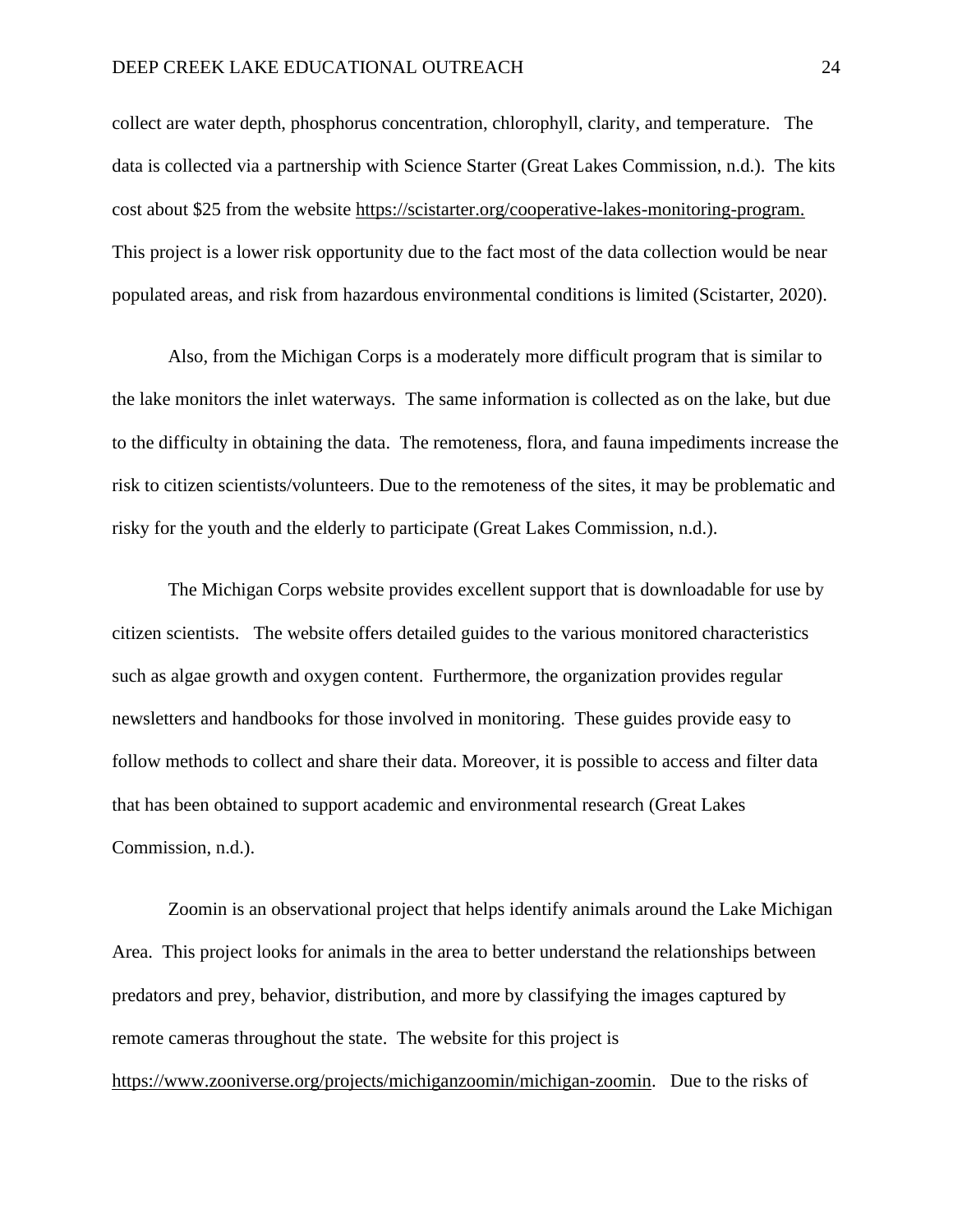interacting with wildlife, this project is riskier. It would require additional training and liability waivers for this innovative venture (ZoomIn Michigan, n.d.). Additionally, this would be considered more advanced plan for citizen scientists than the average citizen.

The Zooniverse is a project organizational website with multiple opportunities to build and collect data. The website is merely a tool for the hosts and has many suggestions for refining projects. Still, the projects are wholly managed by the project owner. It is an excellent method to collaborate and collect data; the information and publications are unique to a particular project. This uniqueness leads to challenges in adapting the project to Maryland (ZoomIn Michigan, n.d.).

#### **Established Maryland State Programs**

More advanced programs that can be incorporated in the Deep Creek Lake citizen science programs include established programs from the Maryland Department of Natural Resources. The Maryland governmental sponsored volunteer programs include the Stream Waders and the Maryland Naturalist programs. Both of these volunteer organizations incorporate extensive educational, scientific, and data collection systems. The Stream Waders are a cohort of environmental supporters with varied backgrounds and skills which focus on the ecological conditions of the streams of the state. There is currently a program in the Deep Creek Lake area (Friends of Deep Creek Lake, 2020). These paraprofessional volunteers have the potential to be utilized in the Deep Creek Lake conservation activities. By using their skills and knowledge to support other citizen science programs that are developed. The Stream Waters are trained in developing sampling plans, sample preservation methods, and other scientific sampling protocols (Maryland Stream Waders, 2012).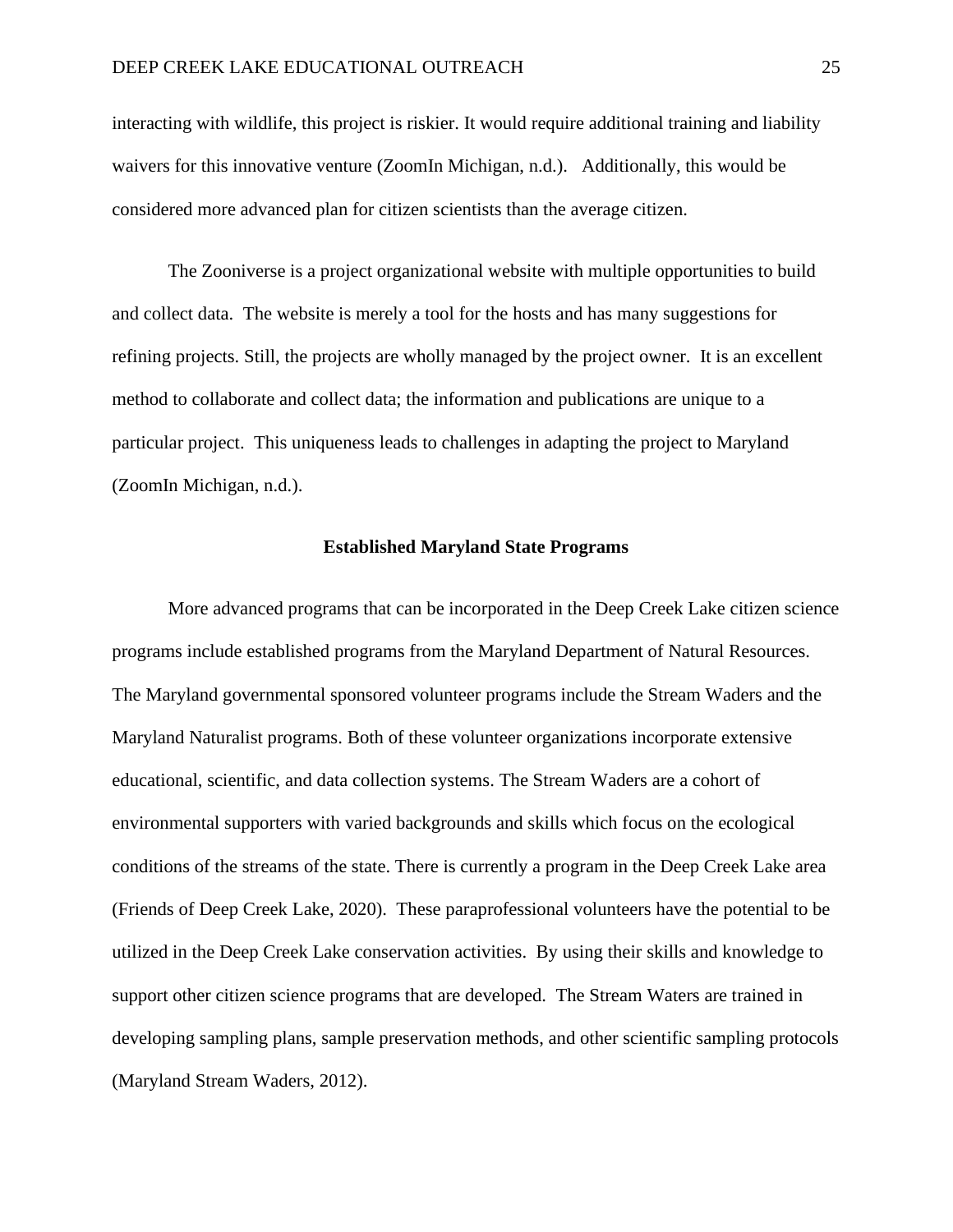Additionally, the Maryland Master and Junior Naturalist program is an established program that utilized volunteers to support the state's ecological efforts; also, they are required to "pay it forward" by training future naturalists. Their training includes education classes on ecology, wildlife identification, and astronomy, among other topics (Master Naturalist Training, n.d.). Additionally, these programs have various state funding available via the Maryland Department of Natural Resources. The Deep Creek Lake natural resources community has utilized these state volunteer programs in the past to collect information on the watershed status (Funding Opportunities, n.d.).

#### **Grants**

 The EPA Environmental Education Grants program seeks grant applications to support environmental education projects. These projects must promote environmental awareness, stewardship and provide people with the skills to act to protect their environment. Projects should design, demonstrate and/or disseminate environmental education practices, methods or techniques. State environmental agencies are eligible to apply with the total estimated funding in EPA Region 3 of up to \$300,000. In 2020 the Region expects to award three or four grants between \$50,000 to \$100,000 each. Applicants will need to demonstrate how they can provide non-federal matching funds for at least 25% of the total cost of the project. This year's application deadline has passed but will open again from October 2020 to January 2021 (US Environmental Protection Agency, 2020). More information can be found at <https://www.epa.gov/education/grants>

 The Chesapeake Bay Trust offers an Outreach and Restoration Grant Program for outreach activities that increase stewardship of natural resources and restoration activities for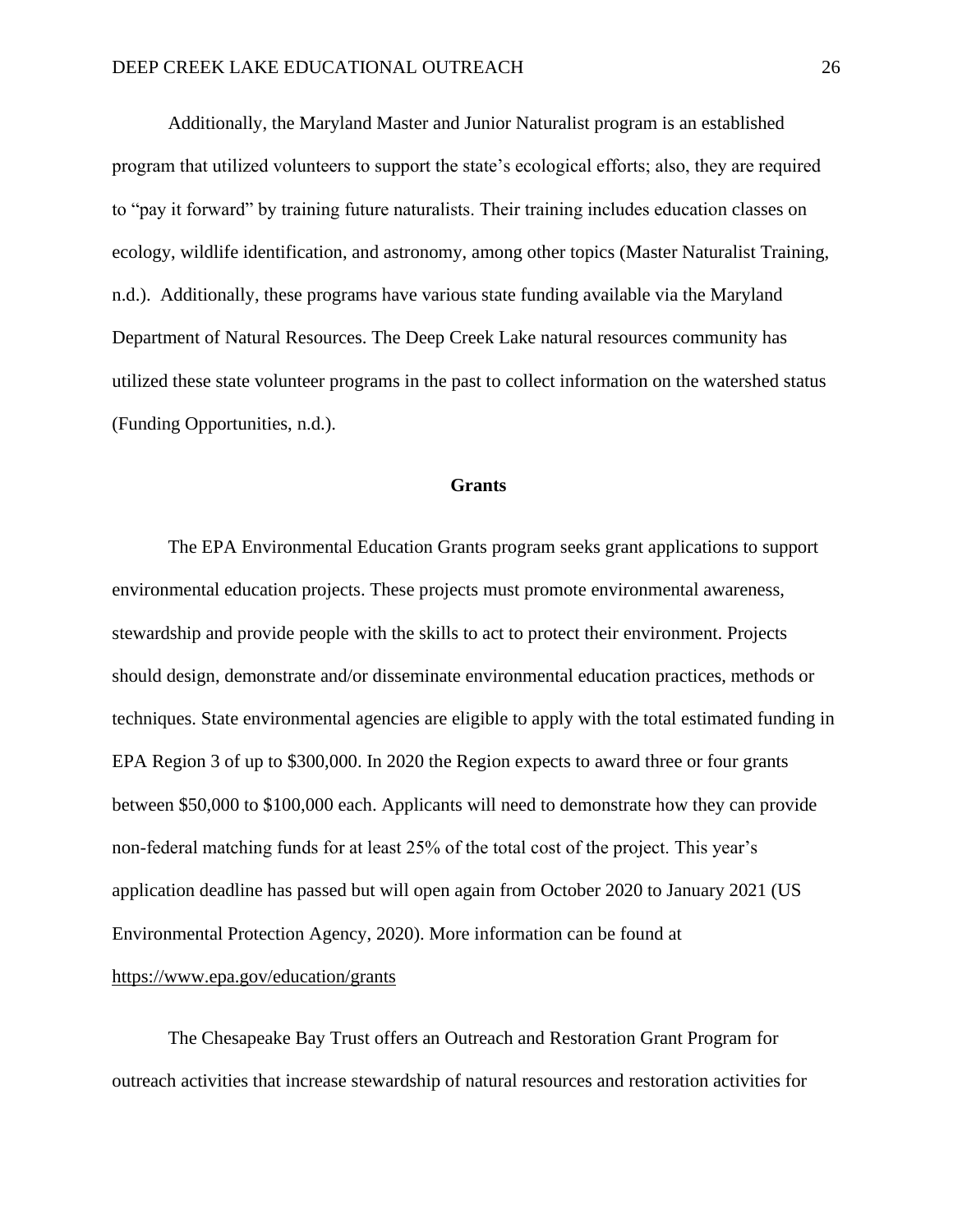Maryland's natural resources. The grant provides up to \$30,000 for knowledge building projects and \$50,000 for behavior changing projects for programs located in the state of Maryland and are not restricted to the Chesapeake Bay watershed. Municipal, County, Regional, and State agencies are eligible to apply, with an anticipated program open date of May 2020 (CBTrust, 2020). More information can be found at [https://cbtrust.org/wp-content/uploads/Outreach-and-](https://cbtrust.org/wp-content/uploads/Outreach-and-Restoration_RFP_FY20_Final.pdf)

#### [Restoration\\_RFP\\_FY20\\_Final.pdf](https://cbtrust.org/wp-content/uploads/Outreach-and-Restoration_RFP_FY20_Final.pdf)

 Captain Planet Foundation offers ecoSTEM Kit grants. The Watershed ecoSTEM kit is a collection of hands-on learning tools that leave kids with knowledge of how their choices impact the health of a local watershed enabling them to model evaporation and precipitation. They can also investigate stream health by testing physical and chemical parameters or searching for pollution-sensitive macroinvertebrates. Their website also provides information on what is included in the kits (Captain Planet, 2020). More information can be found at [https://captainplanetgrants.communityforce.com/Funds/Search.aspx#4371597136646D51797554](https://captainplanetgrants.communityforce.com/Funds/Search.aspx#4371597136646D517975544F5976596D4E73384E69673D3D) [4F5976596D4E73384E69673D3D](https://captainplanetgrants.communityforce.com/Funds/Search.aspx#4371597136646D517975544F5976596D4E73384E69673D3D)

 The National Park Service offers a Conservation, Protection, Outreach and Education Grant to support projects complementary to the National Park Service program efforts in resource conservation and protection, and environmental sustainability. Projects may include community outreach and education and can receive \$2,000 up to \$925,000. State and local governments are eligible to apply (Federal Grants, 2020). More information can be found at [https://www.federalgrantswire.com/national-park-service-conservation-protection-outreach-and](https://www.federalgrantswire.com/national-park-service-conservation-protection-outreach-and-education.html#.XpIGL8hKhPZ)[education.html#.XpIGL8hKhPZ](https://www.federalgrantswire.com/national-park-service-conservation-protection-outreach-and-education.html#.XpIGL8hKhPZ)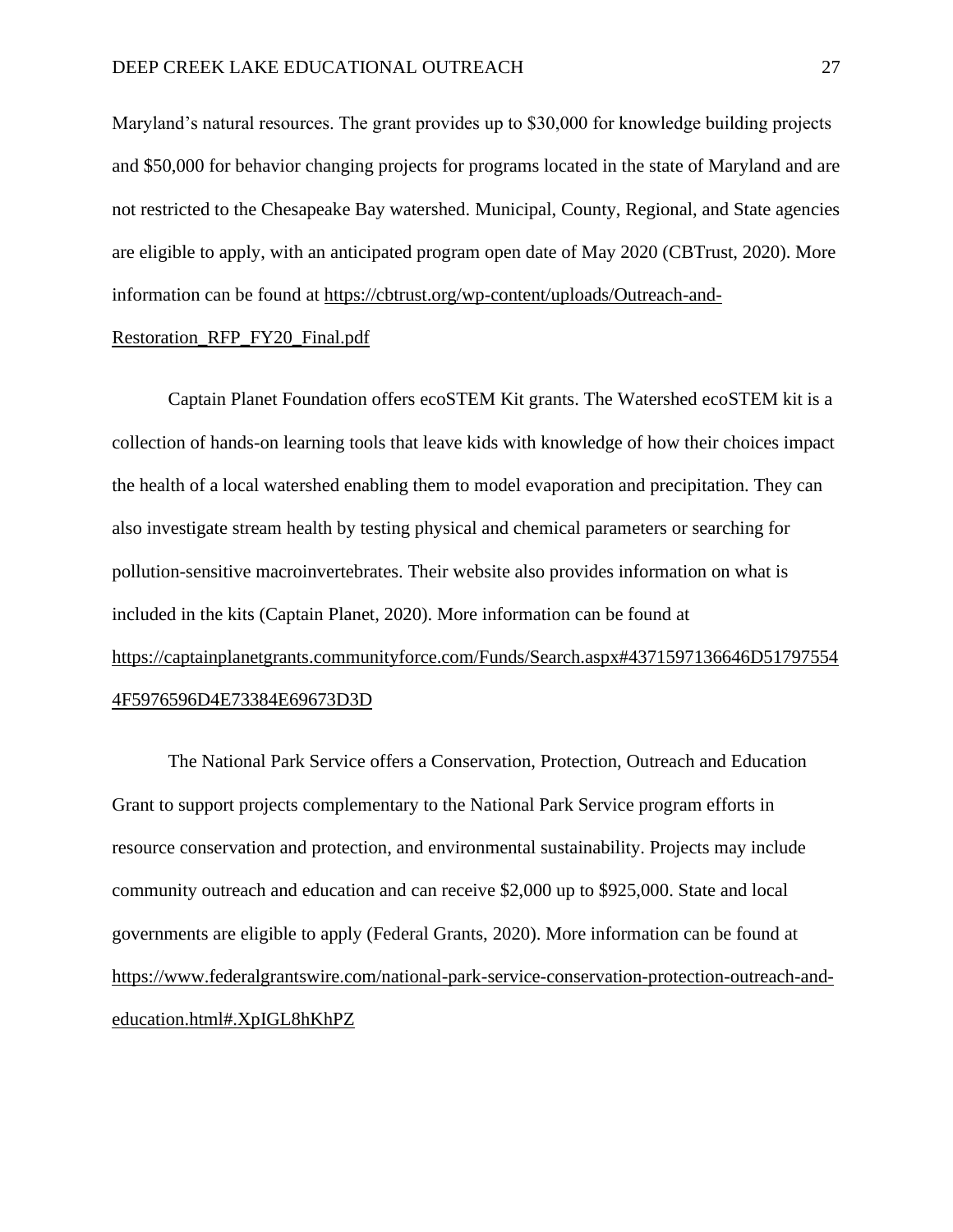#### **Conclusion**

Deep Creek Lake would benefit from additional environmental educational and outreach materials for visitors. This report details many options that have been successfully implemented at other large freshwater lakes across the country and are likely to also benefit Deep Creek Lake. The cost of the programs and funding that Deep Creek Lake can obtain to implement programs should be considered. It is recommended that based on funding available, that materials that can reach the most number of visitors and the widest range of ages and educational background level be chosen to ensure the greatest impact of the program(s). Some of the best fit options that would be recommended for Deep Creek Lake would include water clarity and quality programs that could be broadened to test for additional contaminants outside of the normal substance screening already performed. Extending educational outdoor programs for different demographic groups and developing volunteering data collection programs to help train those who would assist in Deep Creek Lake environmental maintenance. Educational materials should not be solely supplied to management of Deep Creek lake, but distributed online and/or to various locations around the area that visitors are likely to visit ranging from local businesses to rental agencies to state parks and at local events. Deep Creek Lake managers could keep track of the amount of materials taken by visitors and/or make an online survey available to gain feedback from visitors on the success of the materials. This information could be used to reevaluate which materials are most popular amongst visitors and can help direct future funds and education and outreach efforts to the right areas.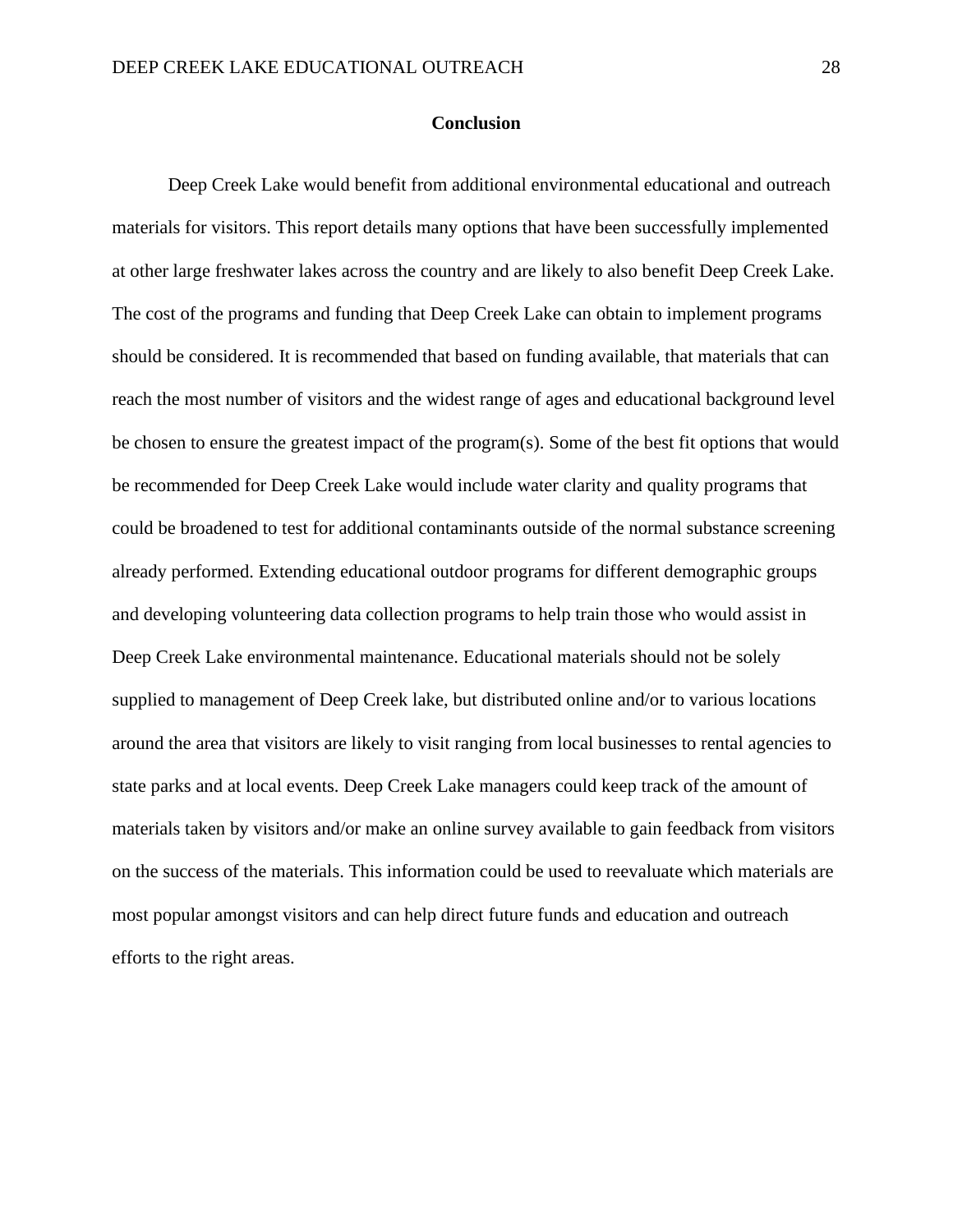## **References**

Captain Planet. (2020). Captain Planet Foundation. Retrieved from

https://captainplanetgrants.communityforce.com/Funds/Search.aspx

CBTrust. (2020). 2020 Outreach and Restoration Grant Program. Retrieved from

https://cbtrust.org/wp-content/uploads/Outreach-and-Restoration\_RFP\_FY20\_Final.pdf

Deep Creek Lake Science. (2018). Water Quality. Retrieved from

http://deepcreekscience.com/waterquality.php

EPA. (2005, September). Nutrient Concentrations in the Minneapolis Chain of Lakes Nearly Returned to Presettlement Conditions. Retrieved from NONPOINT SOURCE PROGRAM SUCCESS STORY: https://www.epa.gov/sites/production/files/2015- 11/documents/mn\_chain.pdf

EPA. (2019, December 1). Environmental Protection Agency. Retrieved from Citizen Science for Environmental Protection: https://www.epa.gov/citizen-science

Federal Grants. (2020). National Park Service Conservation, Protection, Outreach, and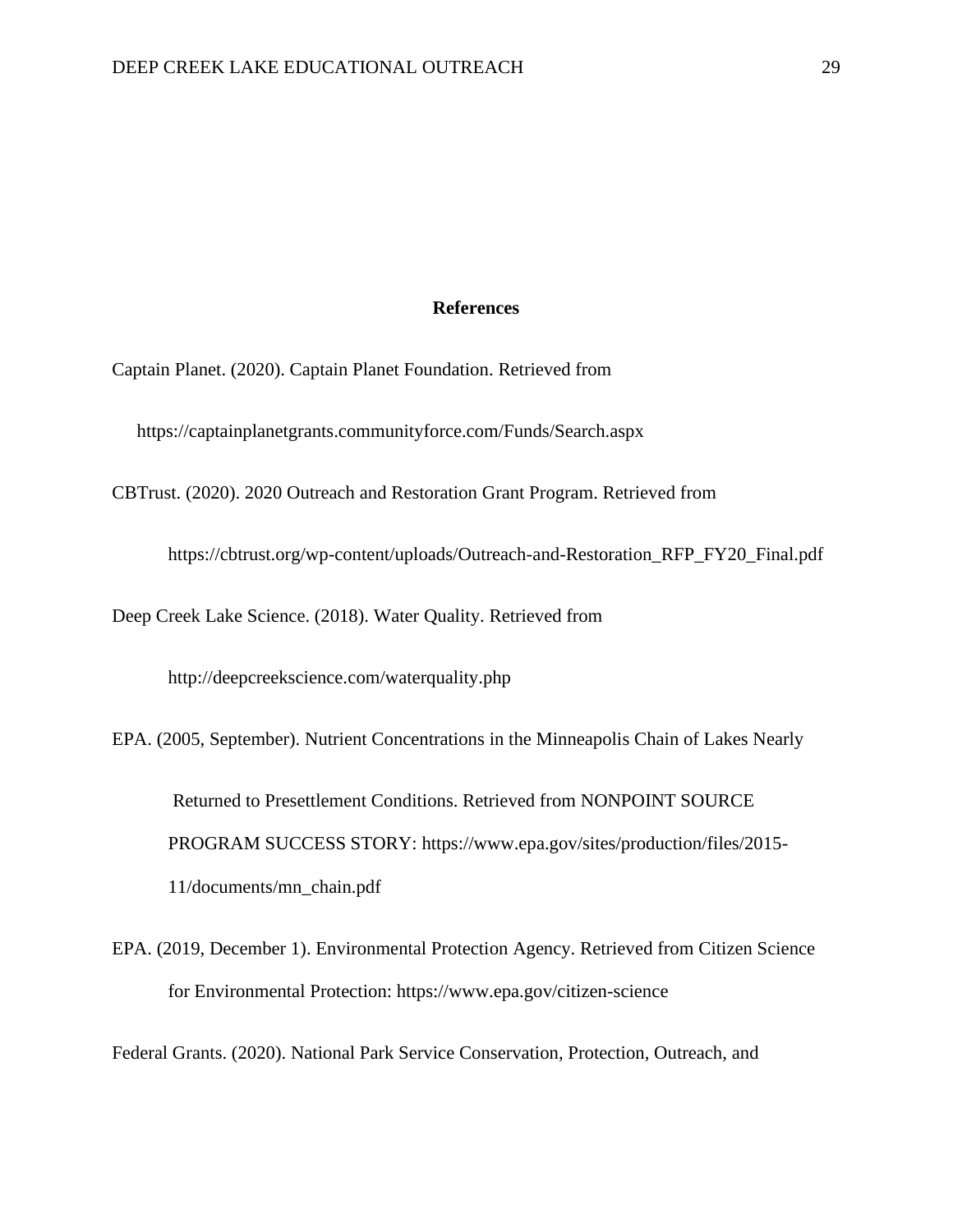Education. Retrieved from https://www.federalgrantswire.com/national-park-service conservation-protection-outreach-and-education.html#XnfM5ohKhPY

Friends of Deep Creek Lake. (2020, April 2). Friends of Deep Creek Lake. Retrieved from

Facebook: https://www.facebook.com/FriendsOfDCL/

- Garrett County Chamber of Commerce. (n.d.). Deep Creek Lake Fast Facts Garrett County Chamber of Commerce, MD. Retrieved from https://www.visitdeepcreek.com/deep creek-lake-fast-facts
- Great Lakes Commission. (n.d.). Lake Michigan. Retrieved from Great Lakes Commission: https://www.glc.org/lakes/lake-michigan
- Great Lakes Commission. (n.d.). Lake Monitoring. Retrieved from Michigan Clean Water Corps: https://micorps.net/lake-monitoring/
- Hendel, E. (2019). Environmental Education in the City. Retrieved from Do It Green, Minnesota: https://doitgreen.org/topics/environment/environmental-education-city/
- Lake George Association. (2017). Floating classroom booking policy. Lake George Association.

Retrieved from: https://www.lakegeorgeassociation.org/wp-content/uploads/2017/03/lga floating-classroom-booking-policy.pdf

Lake George Association. (2020a). Education programs. Lake George Association. Retrieved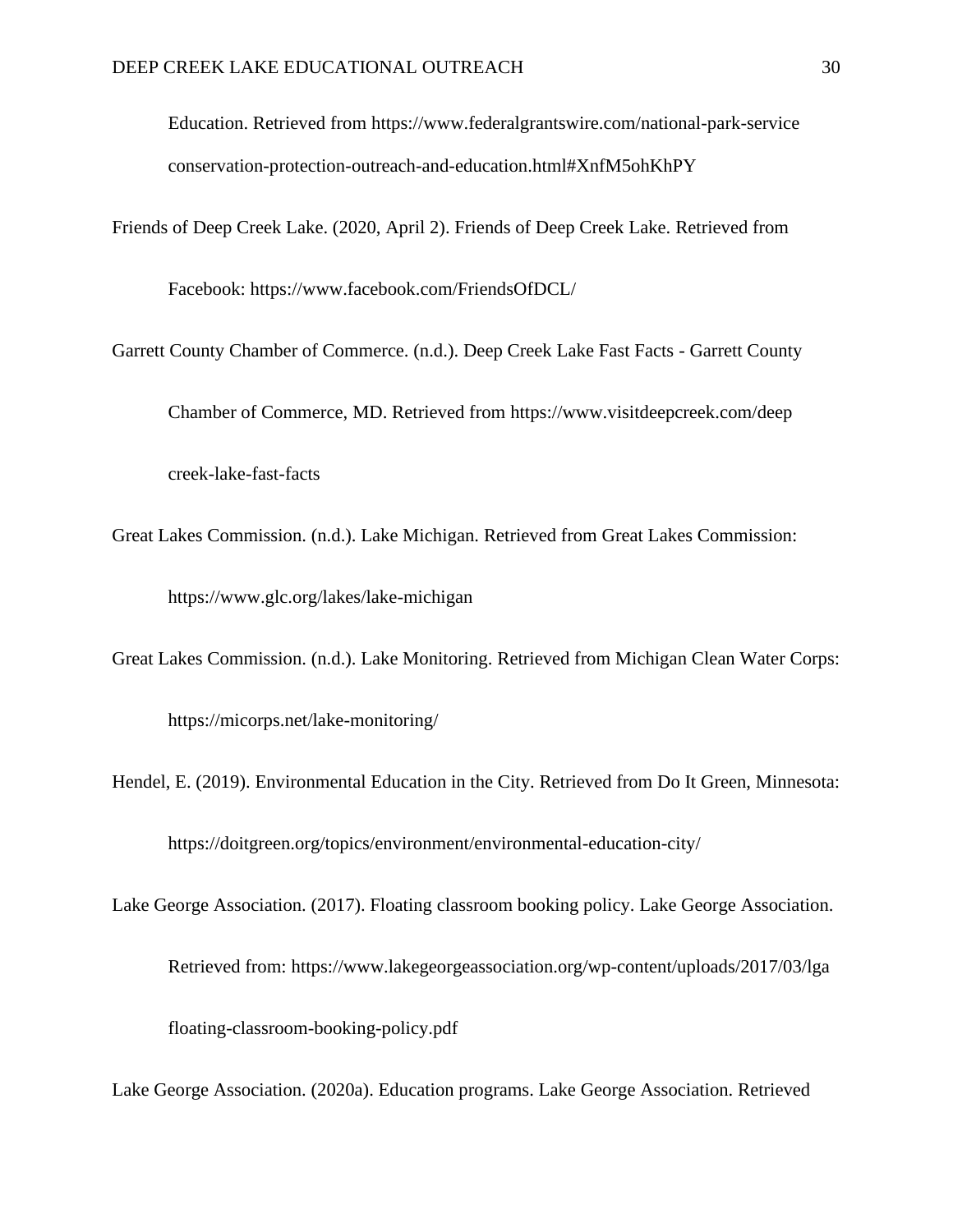from: https://www.lakegeorgeassociation.org/educate/education-programs/

Lake George Association. (2020b). Floating classroom. Lake George Association. Retrieved

from: https://www.lakegeorgeassociation.org/educate/floating-classroom/

Lake George Association. (2020c). Floating classroom schedule. Lake George Association.

Retrieved from: https://www.lakegeorgeassociation.org/product/floating-classroom schedule/

Lake George Association. (2020d). Plan your floating classroom fieldtrip. Lake George

Association. Retrieved from: https://www.lakegeorgeassociation.org/educate/floating classroom/field-trips-for-teachers/

Maryland Department of Natural Resources. (n.d.). Deep Creek Lake State Park. Retrieved from https://dnr.maryland.gov/publiclands/pages/western/deepcreek.aspx

Maryland Department of Natural Resources. (2018, May 30). Deep Creek Lake Water Quality

Monitoring Data Now Online. Retrieved from

https://news.maryland.gov/dnr/2018/05/30/deep-creek-lake-waterquality-monitoringdata-now-online/

Maryland DNR. (2020). Winter 2020 Update Concerning Deep Creek Lake. Retrieved from

http://eyesonthebay.dnr.maryland.gov/dcl/documents/DNR2020WinterUpdate.pdf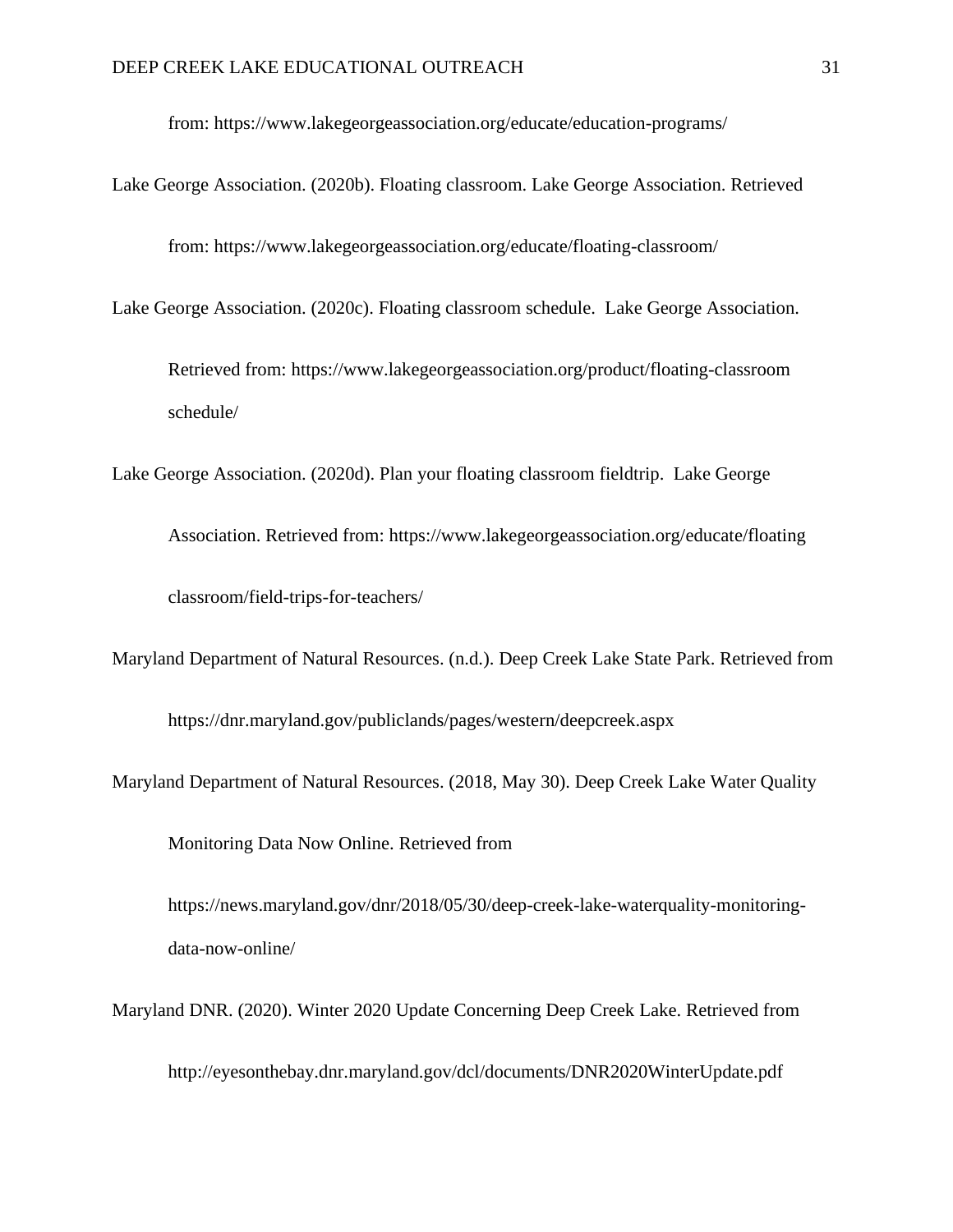Maryland Department of Natural Resources. (n.d.). Funding Opportunities. Retrieved from

Department of Natural Resources:

https://dnr.maryland.gov/ccs/Pages/funding/fundingopp.aspx

Maryland Department of Natural Resources. (n.d.). Master Naturalist Training. Retrieved from

Maryland Department of Natural Resources:

https://dnr.maryland.gov/wildlife/Pages/Education/MDNaturalistTraining.aspx

Maryland Stream Waders. (2012). Maryland Stream Waders. Annapolis: Maryland Department

of Natural Resources. Retrieved from

https://www.garrettcounty.org/resources/watershed/pdf/Publications/Maryland/MSW-10

Year-Report.pdf

MDE. (n.d.). The 411 on Road Salt. Retrieved from

https://mde.state.md.us/programs/Marylander/Pages/roadSalt.aspx

Minneapolis Parks & Recreation Board. (2020). Lake Harriet Park. Retrieved from Minneapolis

Parks & Recreation Board:

https://www.minneapolisparks.org/park\_care\_\_improvements/water\_resources/lake\_wate

r\_resources/lake\_harriet\_water\_resources/

NY Department of Environmental Conservation. (n.d.a). Becoming an outdoors-woman. New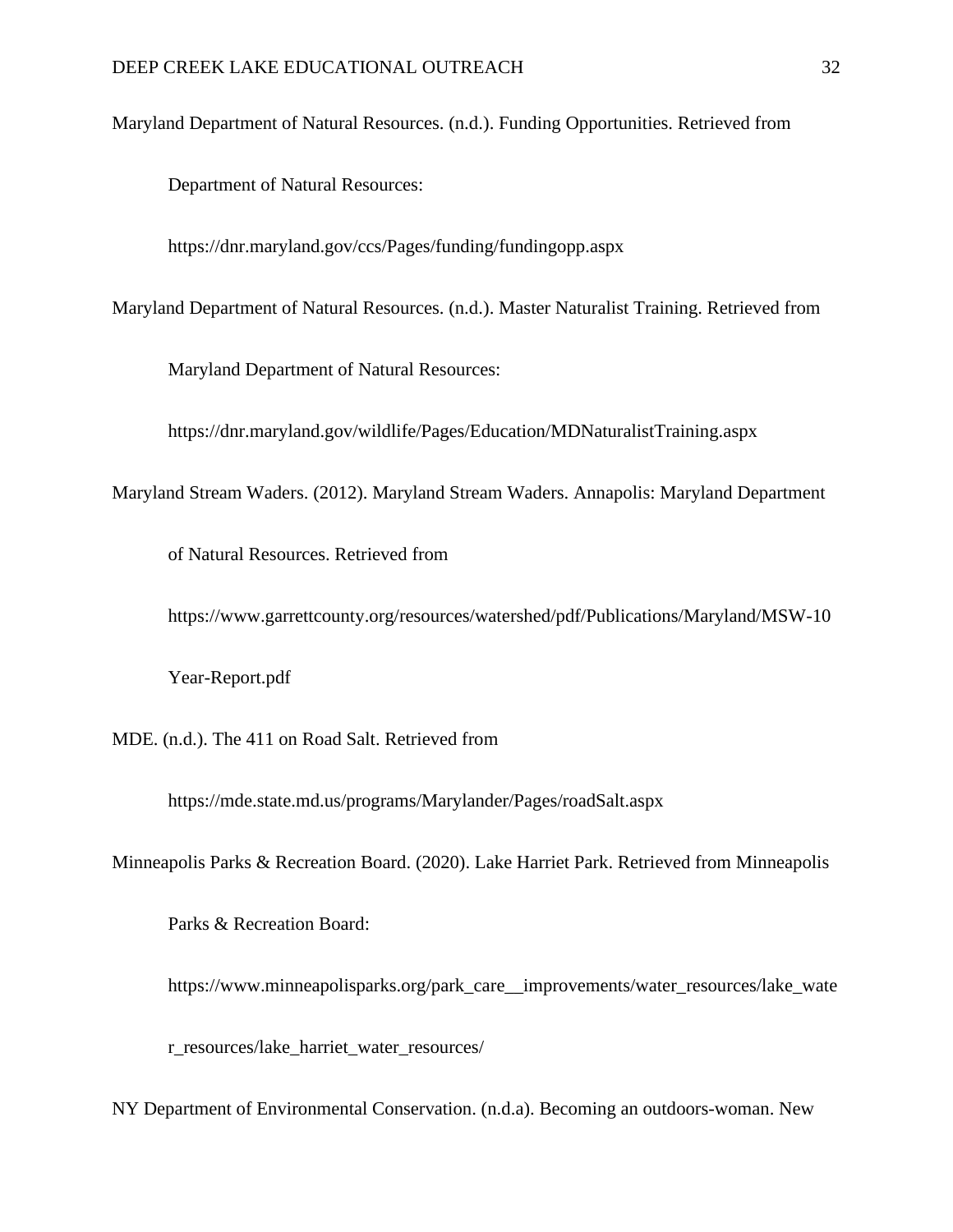York Department of Environmental Conservation. Retrieved from:

https://www.dec.ny.gov/education/68.html

NY Department of Environmental Conservation. (n.d.b). Nature activities. New York

Department of Environmental Conservation. Retrieved from:

https://www.dec.ny.gov/education/72444.html

Parks & Recreation Board. (2020). Nature Activities. Retrieved from Minneapolis Park &

Recreation Board: https://www.minneapolisparks.org/activities\_\_events/nature-activities/

Scistarter. (2020, March 15). Cooperative Lakes Monitoring Program. Retrieved from Scistarter:

https://scistarter.org/cooperative-lakes-monitoring-program

Talbot, K. (Personal communication, March 12, 2020).

- US Environmental Protection Agency. (2018, November 5). What is Environmental Education? Retrieved from https://www.epa.gov/education/what-environmental-education
- US Environmental Protection Agency. (2020, January 2). Environmental Education (EE) Grants. Retrieved from https://www.epa.gov/education/grants
- U.S. Government. (2010). Garrett County, Maryland. Retrieved from U.S. Census:

https://www.census.gov/quickfacts/garrettcountymaryland

ZoomIn Michigan. (n.d.). ZoomIn Michigan. Retrieved from Help us investigate wildlife in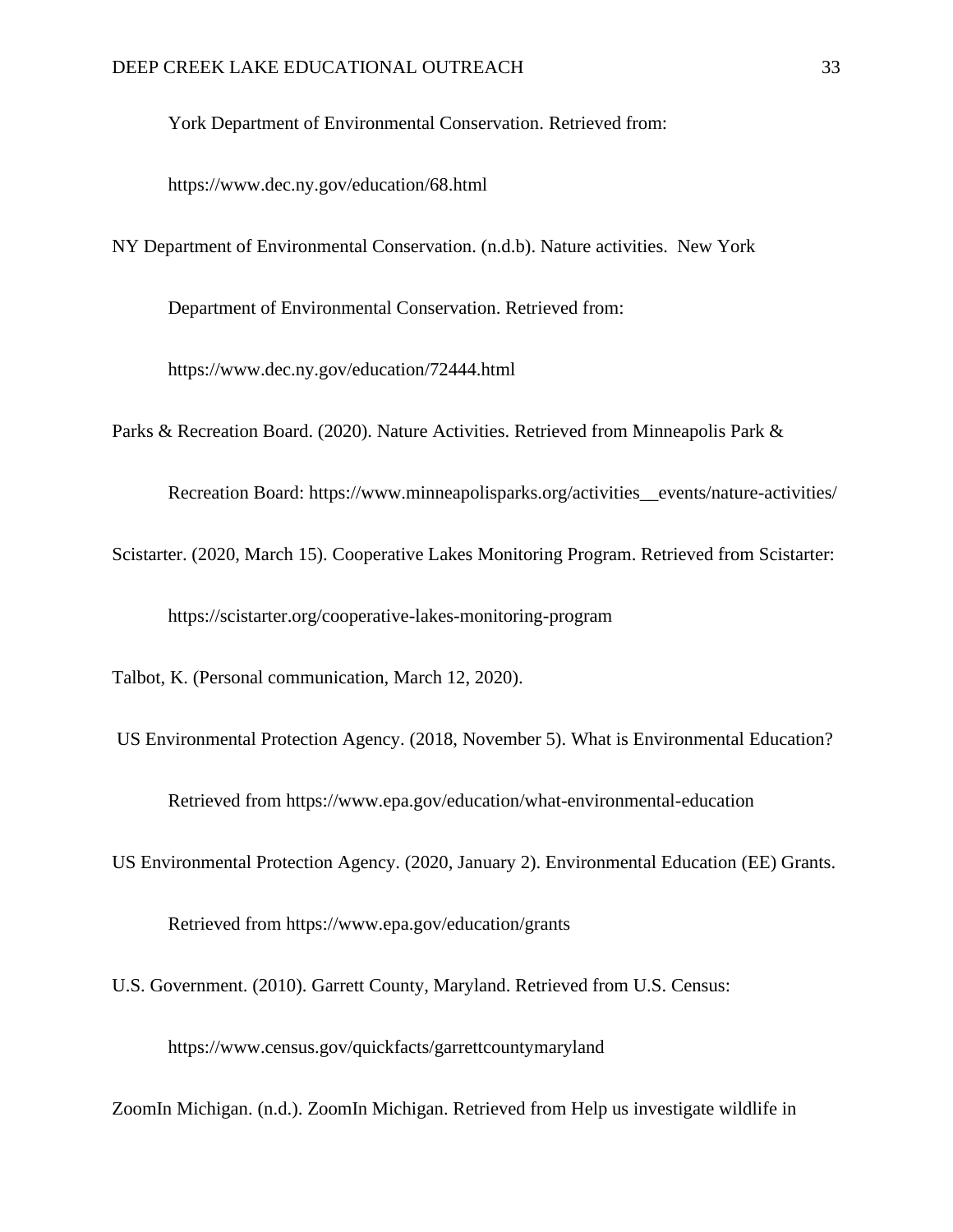Michigan!: https://www.zooniverse.org/projects/michiganzoomin/michigan-zoomin

## **Appendix**

# **New York**

NY DEC Printable Materials - https://www.dec.ny.gov/education/72444.html

Outdoor Observations and Journaling -

[https://www.dec.ny.gov/docs/administration\\_pdf/myfieldjournal.pdf](https://www.dec.ny.gov/docs/administration_pdf/myfieldjournal.pdf)

Seek and Find Hikes - [https://www.dec.ny.gov/docs/administration\\_pdf/2008jrnat3.pdf](https://www.dec.ny.gov/docs/administration_pdf/2008jrnat3.pdf)

All About Animals - [https://www.dec.ny.gov/docs/administration\\_pdf/2005jrnat9.pdf](https://www.dec.ny.gov/docs/administration_pdf/2005jrnat9.pdf)

Camping and Stewardship - [https://www.dec.ny.gov/docs/administration\\_pdf/2003jrnat3.pdf](https://www.dec.ny.gov/docs/administration_pdf/2003jrnat3.pdf)

Floating Classroom Information –

- Maximum passengers: 30 (LGA, 2020c)
- School booking limits: 60 students per day for a total of three days and one full grade per school (LGA, 2017).
- Costs for field trips: Schools within Lake George watershed: free; schools outside watershed: \$150 per program; summertime fieldtrips for all schools: \$250 per program (LGA, 2020b).
- Costs for summertime general admission: \$18 per adult, \$17 per senior, \$12 per child (LGA, 2020a).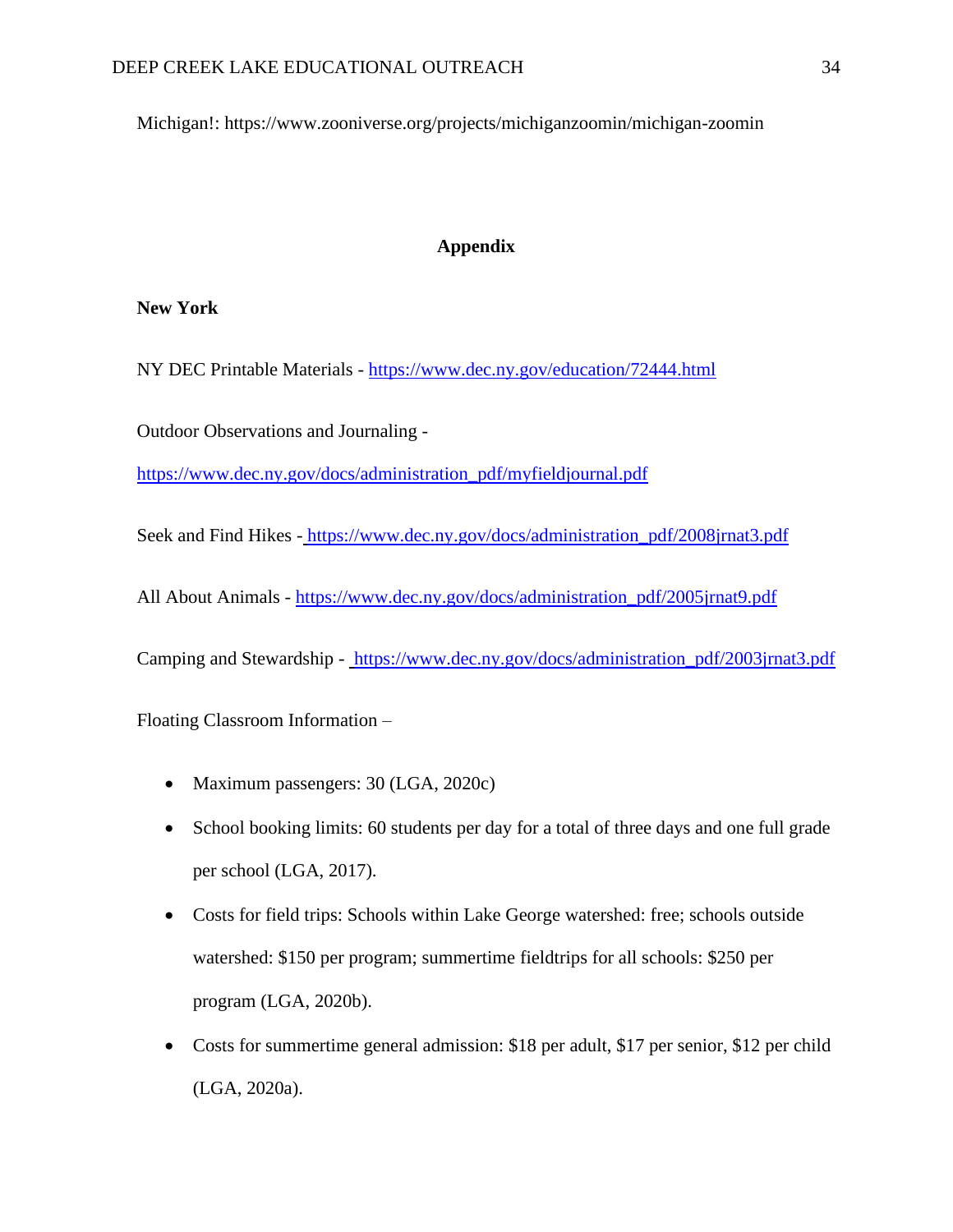- Contact Information: Kristen Wilde Lake George Association
	- Tel: 518.668.3558
	- Email: kwilde@lakegeorgeassociation.org; info@lakegeorgeassociation.org
	- Website: <https://www.lakegeorgeassociation.org/educate/>

NY DEC BOW Program Contact Information: Katrina Talbot – Wildlife Biologist; BOW Coordinator. New York Department of Environmental Conservation

- Tel: 518.402.8963
- Email: katrina.talbot@dec.ny.gov
- Website:<http://www.dec.ny.gov/education/68.html>

## **Minnesota**

Minneapolis Chain Of Lakes Environmental Informational Research Booklet -

[http://www.minneapolismn.gov/www/groups/public/@cped/documents/webcontent/convert\\_](http://www.minneapolismn.gov/www/groups/public/@cped/documents/webcontent/convert_284600.pdf) [284600.pdf](http://www.minneapolismn.gov/www/groups/public/@cped/documents/webcontent/convert_284600.pdf)

Minneapolis Parks and Recreations Board -

[https://www.minneapolisparks.org/park\\_care\\_\\_improvements/water\\_resources/lake\\_water\\_re](https://www.minneapolisparks.org/park_care__improvements/water_resources/lake_water_resources/lake_harriet_water_resources/) [sources/lake\\_harriet\\_water\\_resources/](https://www.minneapolisparks.org/park_care__improvements/water_resources/lake_water_resources/lake_harriet_water_resources/)

Nature Centers located within Chain of Lakes, Minneapolis:

- Dodge Nature Center 365 Marie Ave W W. St. Paul, MN 55118 651-455-4531
- Springbrook Nature Center 100 85th Ave NE Fridley, MN 55432 763-572-3588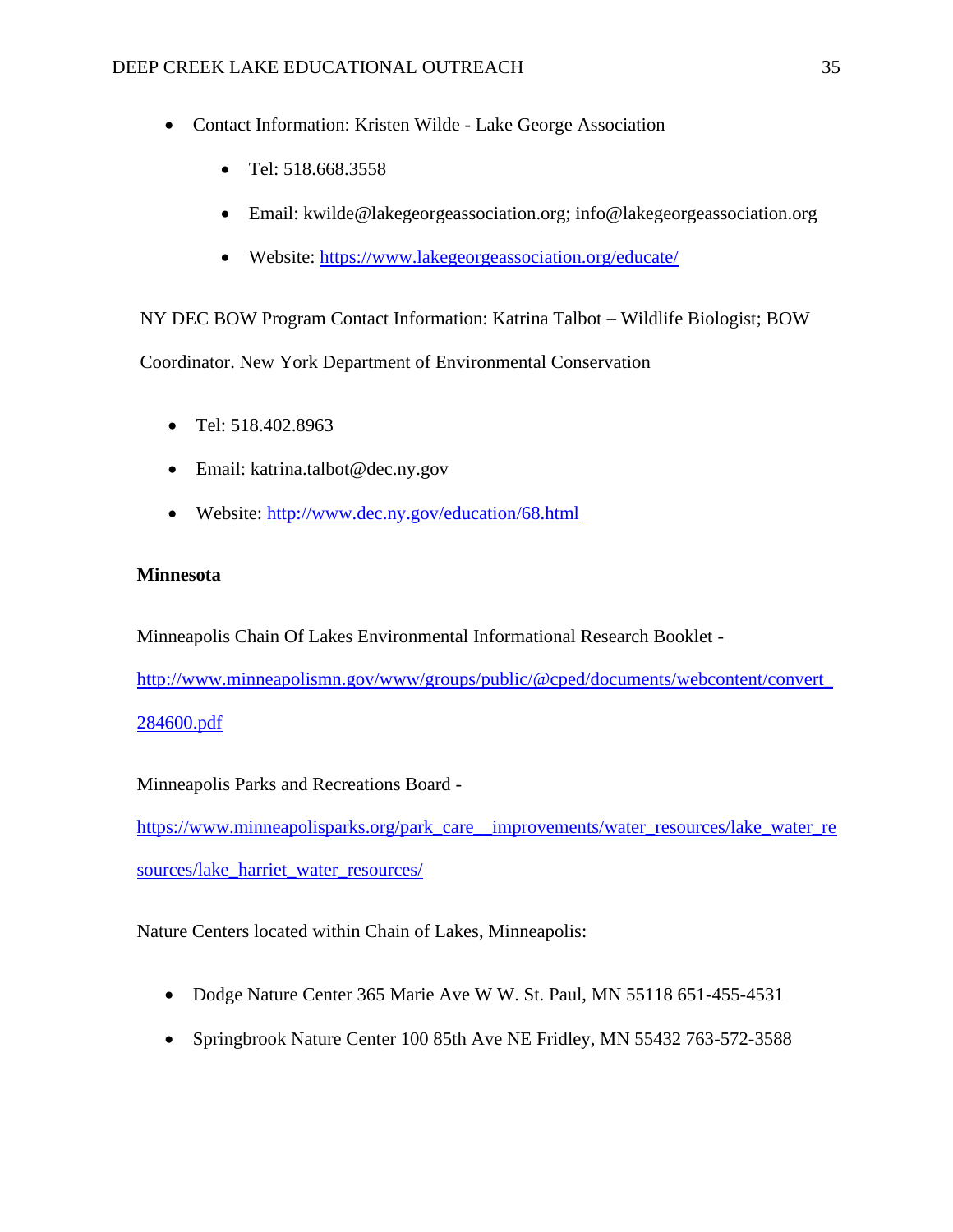- Staring Lake Outdoor Center 8080 Mitchell Road Eden Prairie, MN 55344-4485 952- 949-8479
- Wargo Nature Center 7701 Main Street Hugo, MN 55038 651-429-8007
- Eastman Nature Center 13351 Elm Creek Rd. Osseo, MN 55369 763-420-4300
- Richardson Nature Center 8737 E Bush Lake Road Bloomington, MN 55438 952- 941-7993

Minneapolis Parks & Recreations Board: 2117 West River Road, Minneapolis, MN 55411 612-230-6400 (Mon–Fri 8:00–4:30)

# **Lake Tahoe Region**

# **D.L. Bliss and Emerald Bay State Parks**

Contact Information: D.L. Bliss and Emerald Bay State Parks Hwy. 89/P.O. Box 266, Tahoma, CA 96142

- D.L. Bliss (530) 525-7277
- Emerald Bay (530) 541-3030 (summer only)
- Sierra District Headquarters (530) 525-7232
- Education/Interpretation Programs 530-525-9524

Online Sources: General Park website listing park information, activities, maps, and where the informational brochure can be downloaded - [https://www.parks.ca.gov/?page\\_id=506](https://www.parks.ca.gov/?page_id=506)

Information regarding the Emerald Bay Maritime Heritage Trail [-](file:///C:/Users/ashle/AppData/Local/Packages/Microsoft.MicrosoftEdge_8wekyb3d8bbwe/TempState/Downloads/)

[https://www.parks.ca.gov/?page\\_id=29931](https://www.parks.ca.gov/?page_id=29931)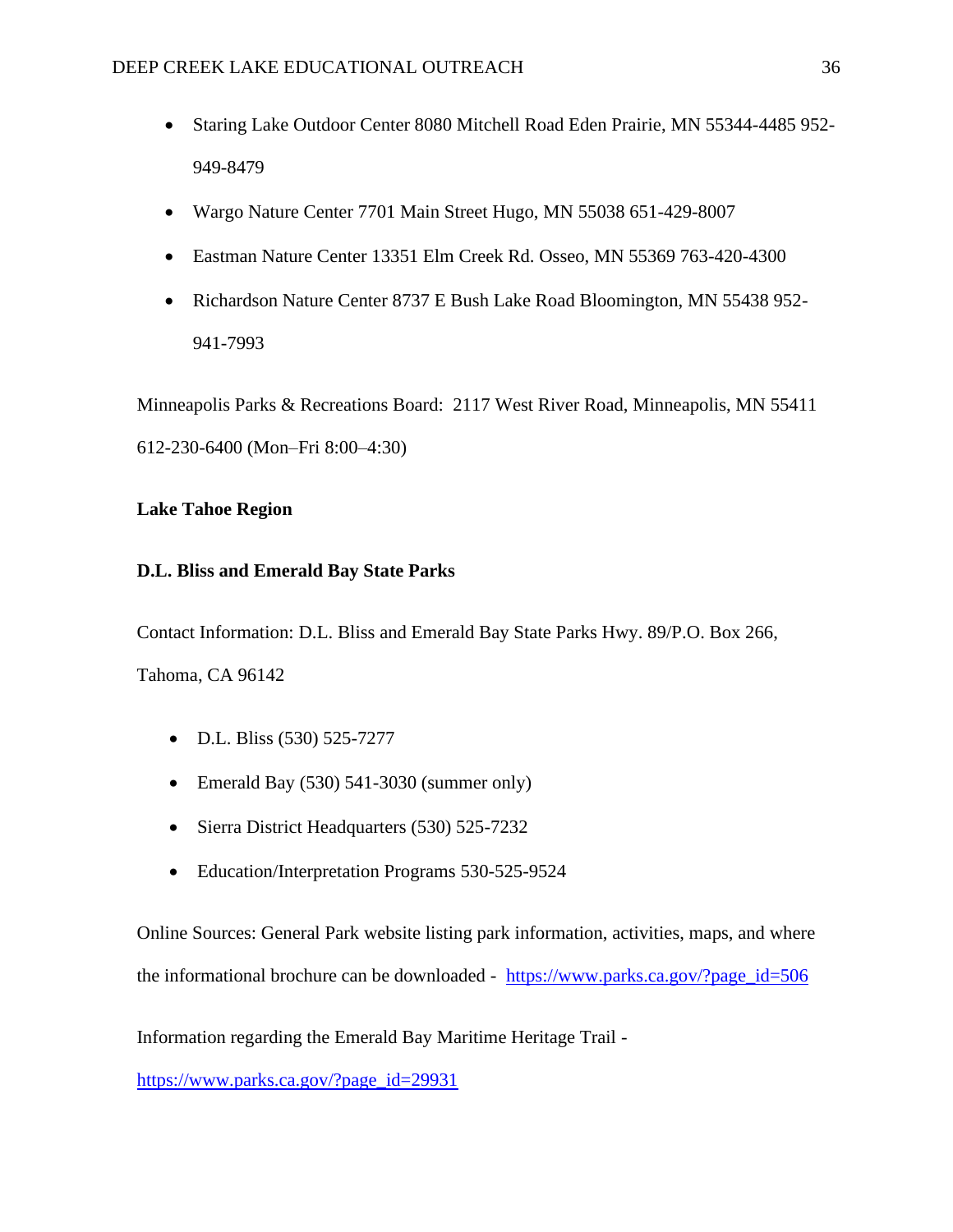Park Brochure -

<https://www.parks.ca.gov/pages/506/files/DLBlissEmeraldBayFinalWeb122917.pdf>

# **Spooner Lake & Backcountry**

Contact Information: P.O. Box 6116 Incline Village, NV 89452

- $775-831-0494$
- ltnsp@parks.nv.gov

Jenny Ramella (media contact) Education & Information Officer –

- $\bullet$  (775) 684-2704
- imramella@parks.nv.gov

Online Sources: General park website - [http://parks.nv.gov/parks/lake-tahoe-nevada-state](http://parks.nv.gov/parks/lake-tahoe-nevada-state-park-1)[park-1](http://parks.nv.gov/parks/lake-tahoe-nevada-state-park-1)

Nevada Nordic non-profit grou[p](https://nevadanordic.org/#nordic-center) - <https://nevadanordic.org/#nordic-center>

LTNSP - Spooner Lake Facebook pag[e](https://www.facebook.com/sandharborofficial/?fref=ts)

<https://www.facebook.com/sandharborofficial/?fref=ts>

# **North Tahoe Regional Park**

Contact Info: North Tahoe Regional Park Mailing address PO Box 139, Tahoe Vista, CA 96148 Call (530) 546-4212 Fax (530) 546-2652

Tahoe Treetop Adventure Parks PO Box 6687 Tahoe City, CA 96145 530-807-1004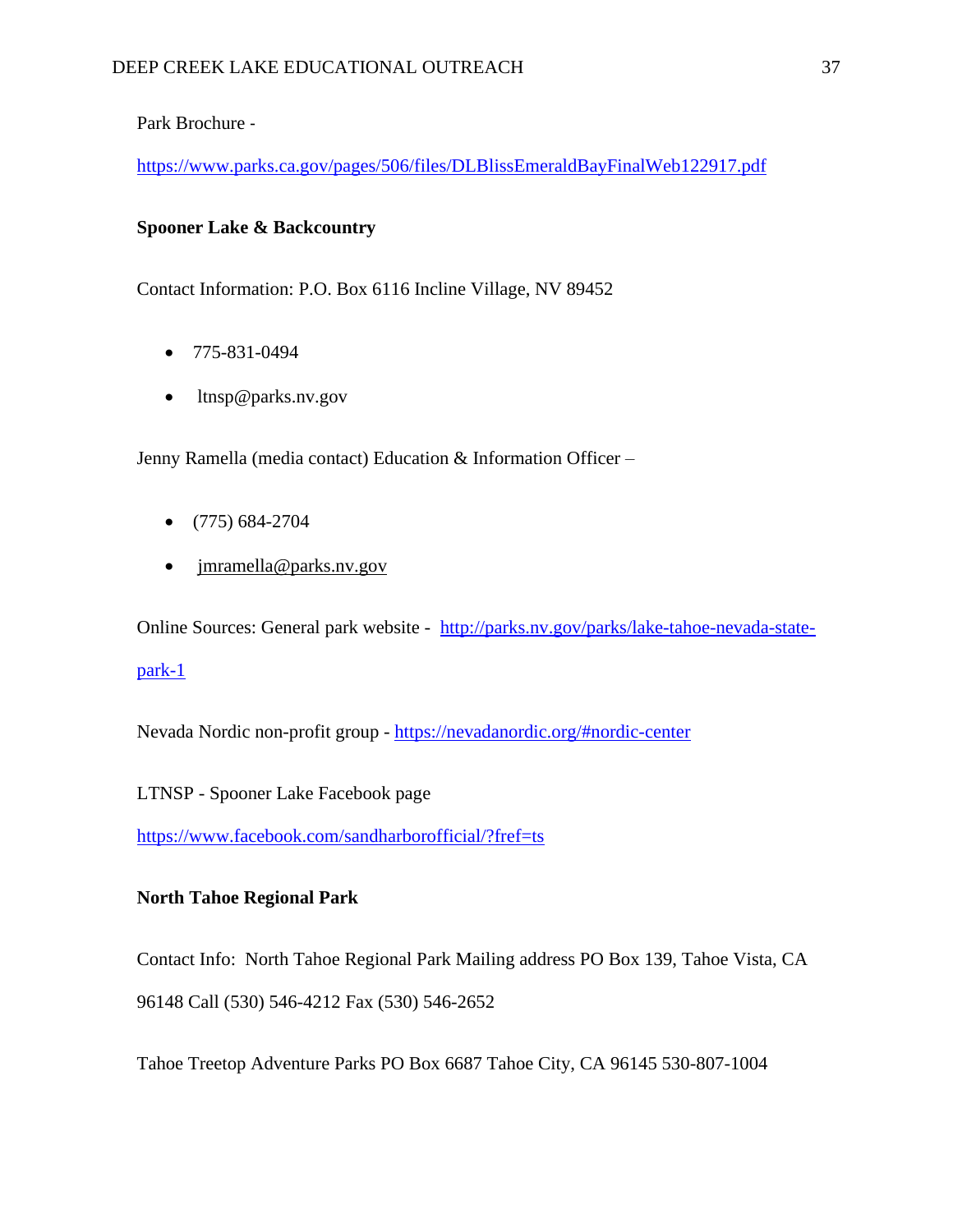Online Sources: General Park Website [https://northtahoeparks.com/north-tahoe-regional](https://northtahoeparks.com/north-tahoe-regional-park)[park](https://northtahoeparks.com/north-tahoe-regional-park)

Tahoe Treetop Adventure Park Website <https://www.tahoetreetop.com/>

# **Lake Michigan**

Indiana Dunes, National Park Service - <https://www.nps.gov/indu/index.htm>

Lake Monitoring -

Michigan Lakes and Streams Association, P. O. Box 303, Long Lake, Michigan 48743

- Phone 989-257-3715
- E‐mail jroth@mlswa.org
- Website <https://micorps.net/lake-monitoring/>

Lake Monitoring Brochure -

<https://cdn2.cloud1.cemah.net/wpcontent/uploads/sites/63/2019/12/CLMP-Brochure.pdf>

Silver Lake State Park, Michigan Department of Natural Resources -

<https://www2.dnr.state.mi.us/parksandtrails/Details.aspx?type=SPRK&id=493>

Michigan Corps [-](http://www.michigancorps.org/) <http://www.michigancorps.org/>

For inquiries, e-mail info@michigancorps.org or call (313) 451-1217

Science Starters - <https://scistarter.org/cooperative-lakes-monitoring-program>

**Maryland Department of Natural Resources**